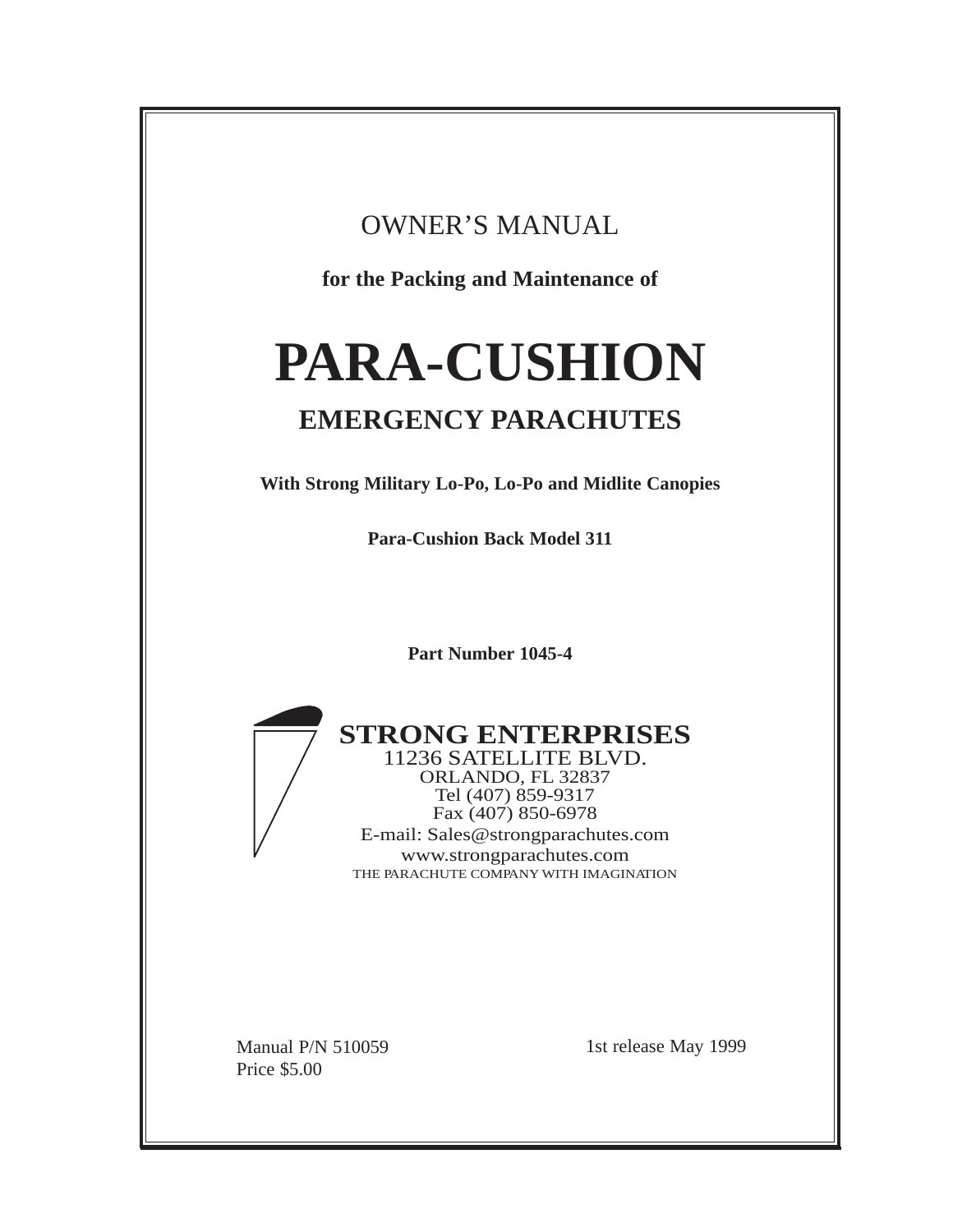# **DISCLAIMER NO WARRANTIES**

There are no warranties which extend beyond the description of the parachutes in this manual, and neither the seller nor any agent of the seller has made any affirmation of fact or promise with respect to the parachute except those that appear therein.

The liability of the seller is limited to the duty to replace defective parts found upon examination by the manufacturer to be defective in material or workmanship within seven days after purchase and found not to have been caused by any accident, improper use, alteration, tampering, abuse or lack of care on the part of the purchaser.



Even though the parachutes described in this manual are intended to be a life-saving devices, There is no guarantee that they will work if needed.

There are so many factors both human and natural beyond our control that we want you to clearly understand that by using or intending to use our parachutes, you are assuming a considerable risk of personal **INJURY OR DEATH.**

If you are not willing to assume that risk, please return the parachute to the dealer where it was purchased for a full refund.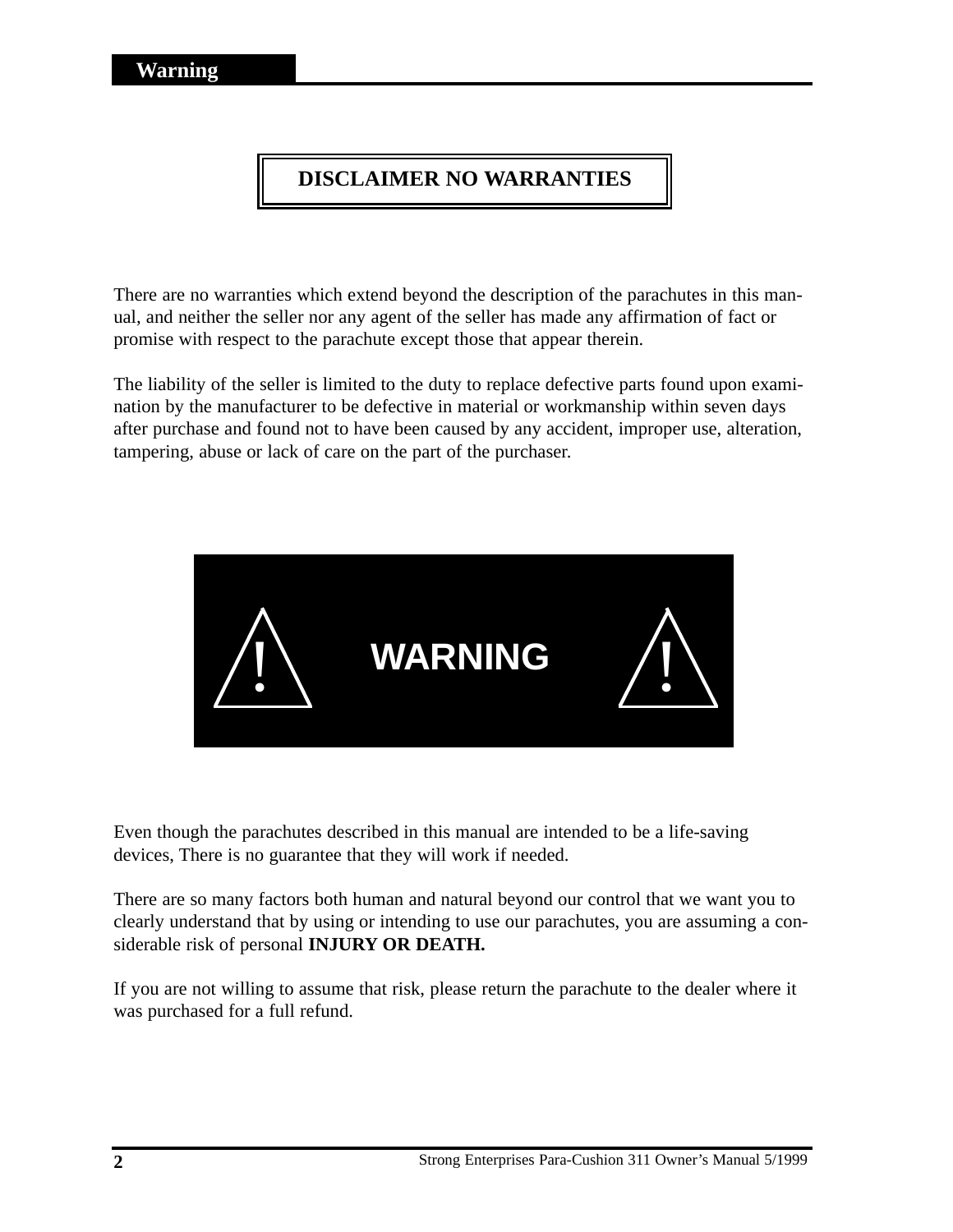# **Contents**

# **Page Topic**

| 2Disclaimer   |                                 |
|---------------|---------------------------------|
|               |                                 |
|               |                                 |
|               |                                 |
|               | 4Operational Limitations        |
| 4Repack Cycle |                                 |
| 4Description  |                                 |
|               |                                 |
|               | 6 System Function               |
|               |                                 |
| 7Service Life |                                 |
|               | 7 Using the Para-Cushion        |
|               |                                 |
|               |                                 |
|               |                                 |
|               |                                 |
|               |                                 |
|               |                                 |
|               |                                 |
|               |                                 |
|               | 10 Component Chart              |
|               | 12General Assembly Instructions |
|               | 14 General Packing Instructions |
|               |                                 |
|               |                                 |
|               | 24 FAA TSO Approval Letter      |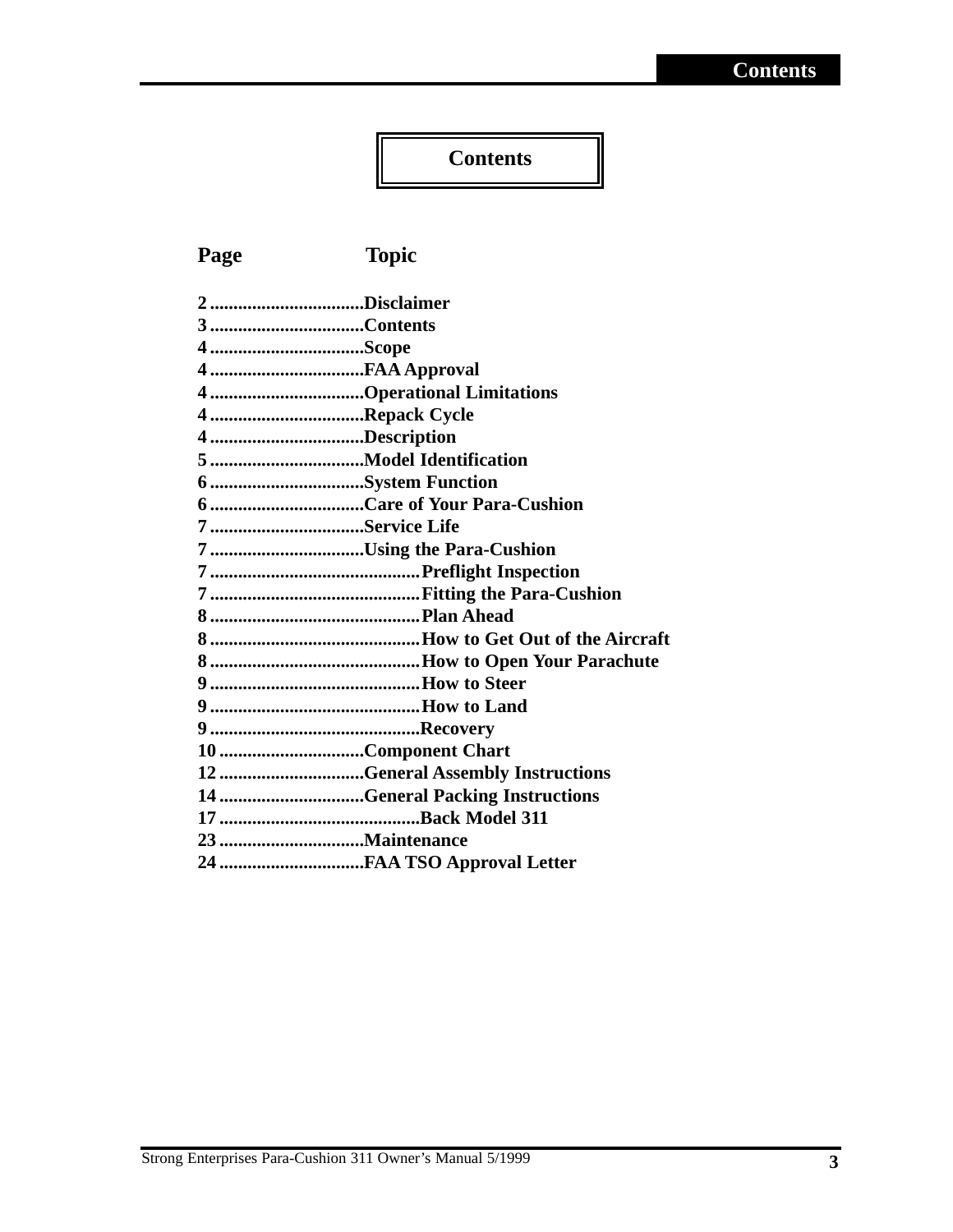#### **SCOPE**

This owner's manual constitutes the manufacturer's instructions for the operation, packing, and maintenance of the Para-Cushion Model 311 emergency parachute.

#### **FAA APPROVAL**

Originally certified in 1973 under TSO C-23b, standard category, the Para-Cushion parachute assemblies were upgraded in 1992 and are now FAA approved under TSO C-23c, category B (in accordance with AS 8015A and FAR 21, Subpart O). A copy of this approval is on page 24.

#### **OPERATIONAL LIMITATIONS**

Limited to use by persons up to 115 kg (254 lbs) fully equipped (person, clothes, and equipment except parachute), and up to 150 knots IAS. (Maximum recommended weight, (wearer, clothes, equipment) of 175 pounds (79.5 kg) if the LITE canopy (Part No. 1012-6) is installed.)

#### **REPACK CYCLE**

Your Para-Cushion is subject to a 120 day repack cycle. FAR 91.15 requires that "no pilot of a civil aircraft may allow a parachute that is available for emergency use to be carried in that aircraft unless it is an approved type and....it has been packed by a certificated and appropriately rated parachute rigger within the preceding 120 days." Your Para-Cushion Back Model 311 must be packed by an FAA Senior or Master parachute rigger with back type rating. If your Para-Cushion is subjected to moisture or damage it should be inspected sooner than the 120 day maximum.

# **DESCRIPTION**

The Para-Cushion is an FAA approved manually operated emergency parachute system fitted with a round 26-foot diameter, steerable canopy. The Para-Cushion series includes back, seat, and chair types and several variations of each. The back types include the Model 303 (introduced in 1987) and the Model 311 (introduced in 1999). Both have fabric riser covers and are slightly shorter than the original Para-Cushion Back. The Model 311 is wedge shaped, thicker at the bottom with the pilot chute mounted low. The unique arrangement (U.S. Patent #3,908,937) of each system with its externally mounted pilot chute allows for a soft flexible container with protected ripcord pins.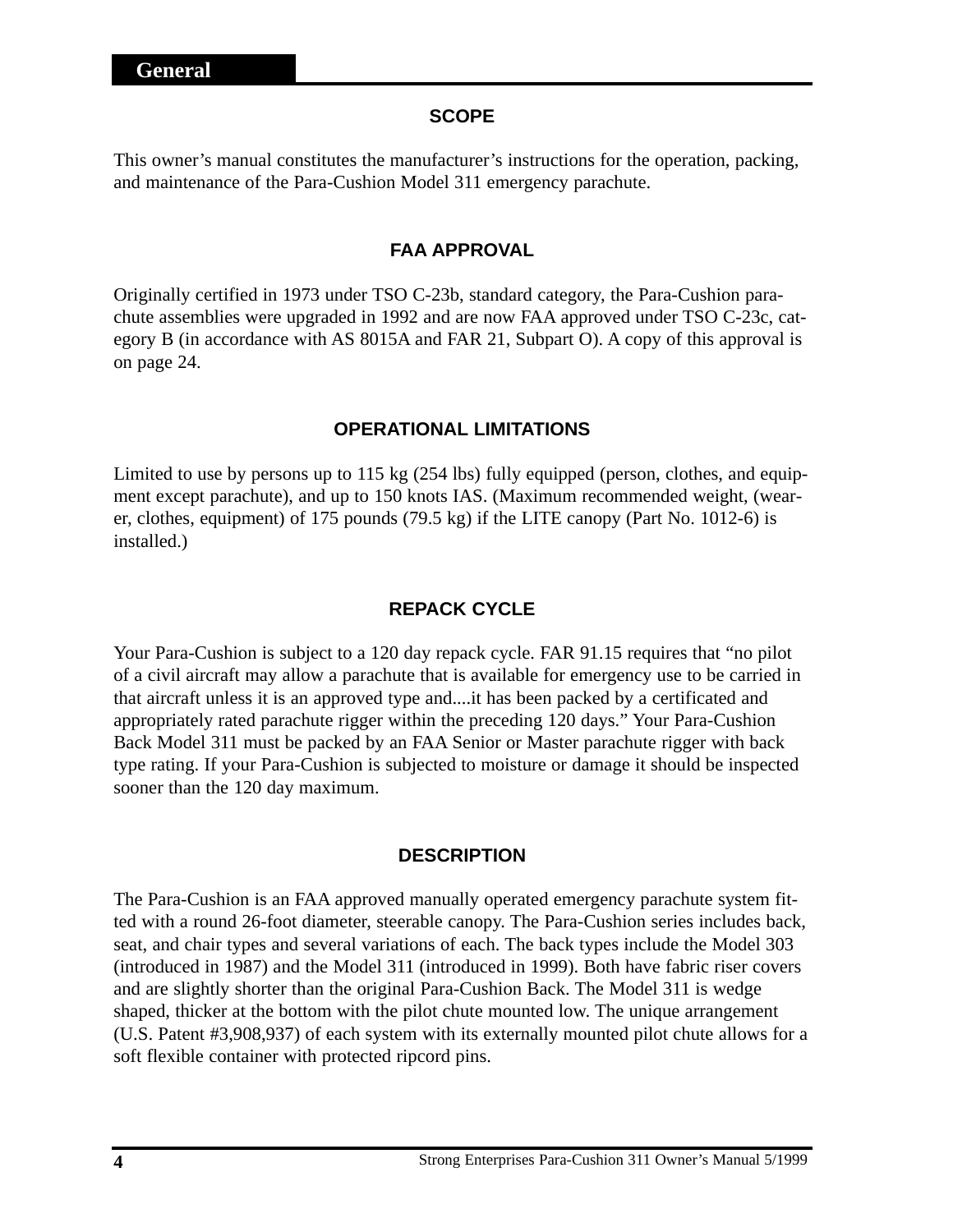| <b>Type</b> | <b>Model</b> | Configuration | <b>FAA Part No</b>                          | <b>SE Part No.</b> |
|-------------|--------------|---------------|---------------------------------------------|--------------------|
| <b>Back</b> | Original     |               | $\begin{bmatrix} 28 & 1045-2 \end{bmatrix}$ |                    |
| <b>Back</b> | 303          | $\int 24$     | 1045-2                                      | 124105             |
| <b>Back</b> | 311          | 24<br>16      | 1045-4                                      | 124180             |

The Para-Cushion models are easily identified using the following chart:

**This manual applies only to the Model 311**

Each complete system weighs between 14 1/2 and 15 3/4 pounds depending upon model, and the canopy used. This manual covers Para-Cushions packed with the following emergency canopies manufactured by Strong Enterprises: the 26-foot Standard Lo-Po, the 26 foot Military Lo-Po and the 26-foot Mid-Lite. These three canopies utilize low porosity (Lo-Po) cloth which allows less air flow, and therefore a slower, more stable rate of descent than conventional parachute cloth.

# **NOTE**

The 120 day repack cycle required by regulation is a maximum. If for any reason your parachute is not in the condition it was when packed, it should be inspected and repacked, regardless of the time since previous packing.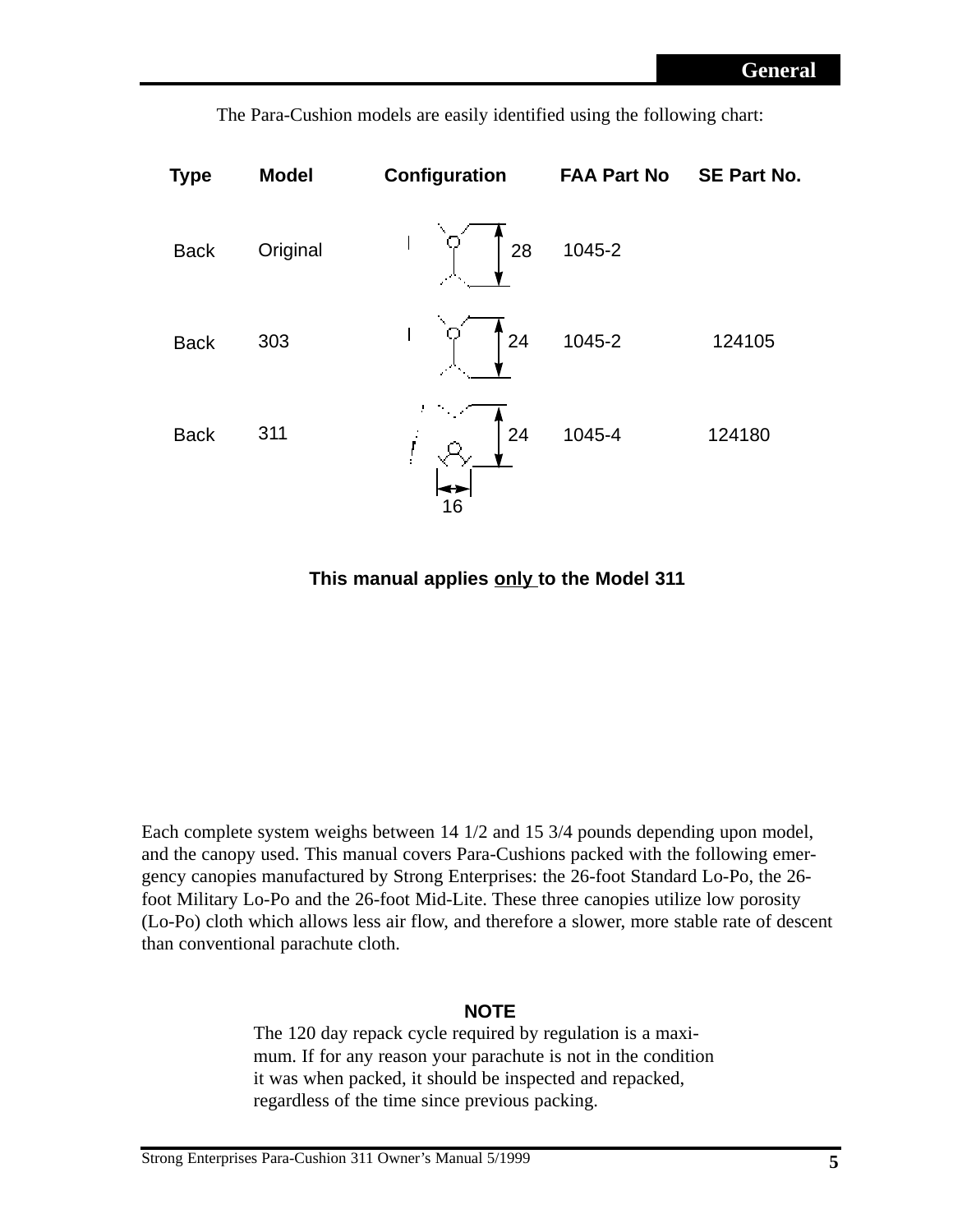# **SYSTEM FUNCTION**

The Para-Cushion is activated by pulling the ripcord handle. This withdraws the ripcord pins and releases the locking loops allowing the pilot chute to eject, catch air and extract the parachute canopy from the container. The canopy is packed with a device called a "diaper" which is sewn to the skirt at the bottom of the canopy and is where some of the suspension lines are stowed. The balance of the lines are stowed inside the container. On deployment, as the canopy is extracted from the container, the lines are also deployed from the container.

When the last stows deploy, the diaper is released allowing the canopy to inflate. The total time for deployment and how far you travel from pulling the ripcord to a fully open canopy depends very much on your airspeed. Generally, opening times are from 2 to 3 seconds and the distance fallen would be from 150 feet to 300 feet. This does NOT mean that you should plan on jumping or pulling at 300 feet.

# **CARE OF YOUR PARA-CUSHION**

Parachutes are simultaneously very rugged and quite delicate. They are pieces of life saving equipment and should be treated with care. Parachutes are made of nylon, a very strong and durable material, but even nylon has enemies. Small amounts of acid will eat it and ultraviolet sunlight weakens nylon rapidly. This is a surface effect so that thicker material, such as webbing or pack material are not seriously affected, but canopy cloth is very vulnerable. If your Para-Cushion is opened or used, it should be taken to a certified parachute rigger, parachute loft or returned to the manufacturer for airing, drying, inspection and repack. FAR 65.129 requires that no parachute be packed, maintained, or altered in any manner that deviates from procedures approved by the manufacturer.

The parachute should be left unopened inside its protective container ready for use. When you take your Para-Cushion to your rigger for servicing, they will be glad to allow you to pull the ripcord yourself, give you a functional demonstration, and answer all your questions. We urge you NOT to open your parachute in the field for demonstration purposes. Foreign objects can damage the canopy which will require repairs at your expense.

When your Para-Cushion is in the aircraft care must be exercised to assure that it is not damaged. Be sure that it does not come in contact with any sharp or loose metal surfaces, or any objects within the plane which might cut or snag it. All metal edges and exposed nuts and bolts, etc. should be taped or covered to prevent wear on the parachute container. Be sure that your parachute does not come in contact with water, oils, acids, grease, dirt, agricultural or fire retardant chemicals. When not in use, store your Para-Cushion in its carrying bag in a clean, dry, protected area. If in doubt as to its condition, consult your nearest parachute rigger, parachute loft, or Strong Enterprises.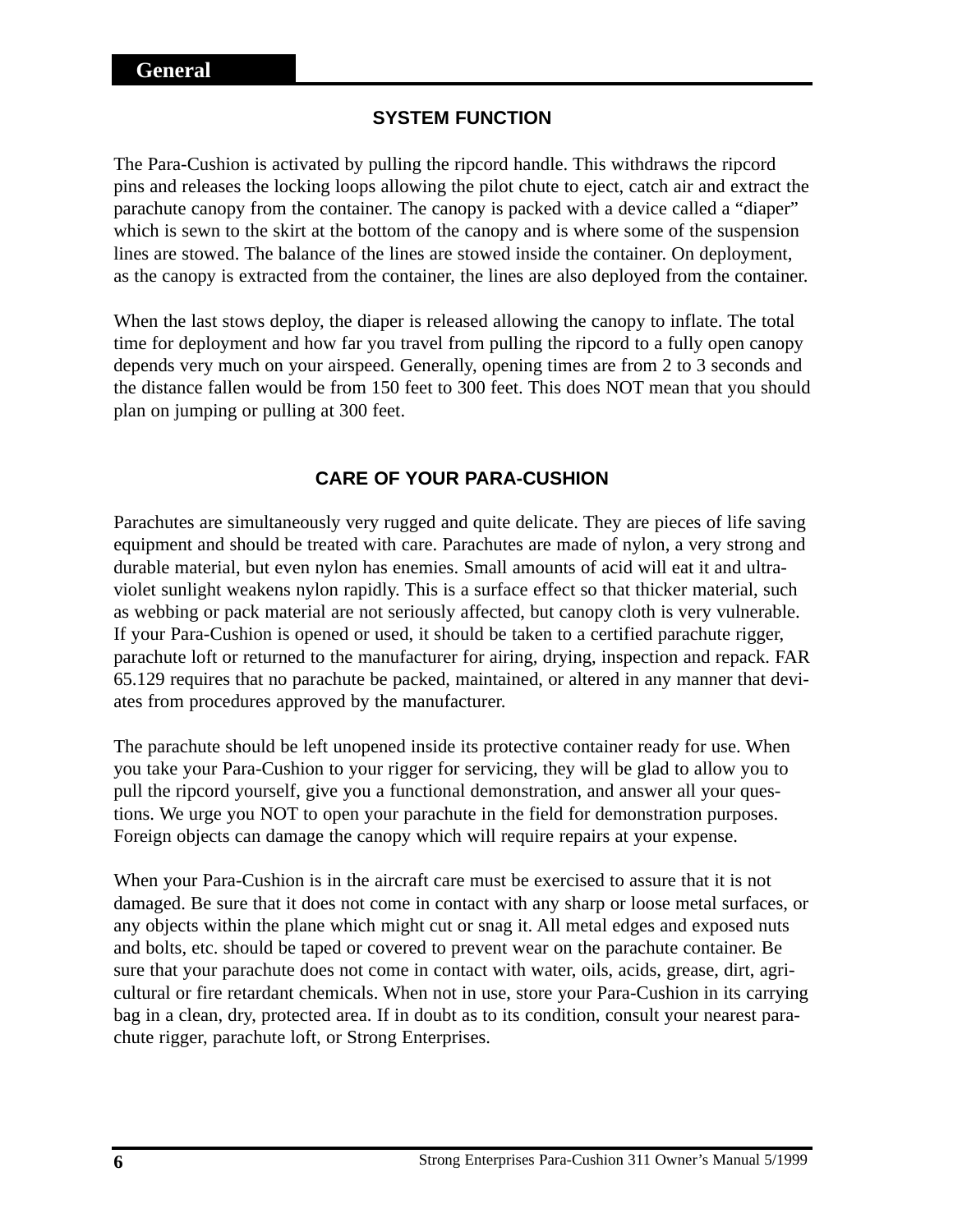# **CAUTION**

# **NEVER STORE YOUR PARACHUTE IN YOUR COCKPIT EXPOSED TO THE SUN**

# **SERVICE LIFE**

Strong Enterprises and other members of the Parachute Industry Association (PIA) are currently discussing guidelines for a recommended service life. FAR 65.129 requires that "No certificated parachute rigger may pack a parachute that is not safe for emergency use," so until guidelines are established, the continued airworthiness of an assembly is established by the licensed parachute rigger who inspects it as part of his repacking procedure. While proper care can no doubt extend its usefulness, an older parachute should be examined more closely for signs of deterioration. Your parachute should be treated as the sensitive piece of life saving equipment that it is, but it should not be expected to last forever, even when proper care is taken.

#### **USING THE PARA-CUSHION**

#### **PREFLIGHT INSPECTION**

Prior to each flight the parachute should be inspected before it is put on. Check it visually for any unsafe condition. Be sure the harness is not twisted or misrouted. Are the fittings rusted? Did it get oily on the hanger floor? Is the ripcord handle secure in its pocket (under the fabric pocket covering)? Lift the velcro on the back pad (unzip the seat pad on the seat model) and check the ripcord pins to be sure they are properly seated in their loops. All pins should extend at least 1/2 inch beyond the fabric locking loop. Be sure the rigger's seal thread is still intact around the last pin. That's your assurance it has not been opened since it left the rigger's packing table. Check the packing data card in the nearby pocket to be sure that the parachute has been repacked within the previous 120 days.

#### **FITTING THE PARACHUTE**

If you're putting the parachute on for the first time, unsnap the straps, loosen all adjustment points, slip your arms through the main lift web (the vertical straps in front), much like putting on a jacket. Next, reach between your legs, pick up each leg strap, untwist them if necessary, and snap them in place on each side of the lower portion of the main lift webs. Lean forward, pull the leg straps below your hips, and tighten them snugly, yet comfortably, around your thighs. Finally snap and adjust the chest strap. Fold and stow the webbing ends in the elastic keepers. Be sure the ripcord handle is accessible.

Many Para-Cushions have adjustable main lift webs, (vertical straps that come down over your shoulders) and back straps, that will allow you to adjust fit of your harness. To adjust these straps, stand at attention, adjust the main lift webs so that both sides are even and they are just tight enough so you have barely enough room to stand upright. This will feel tight when standing up, but you should find it comfortable when seated. Resist the urge to excessively tighten the harness while seated, this could restrict your escape from the cockpit. The back straps, if adjustable, should be the same length as the distance between the container and your lower back while you are standing upright.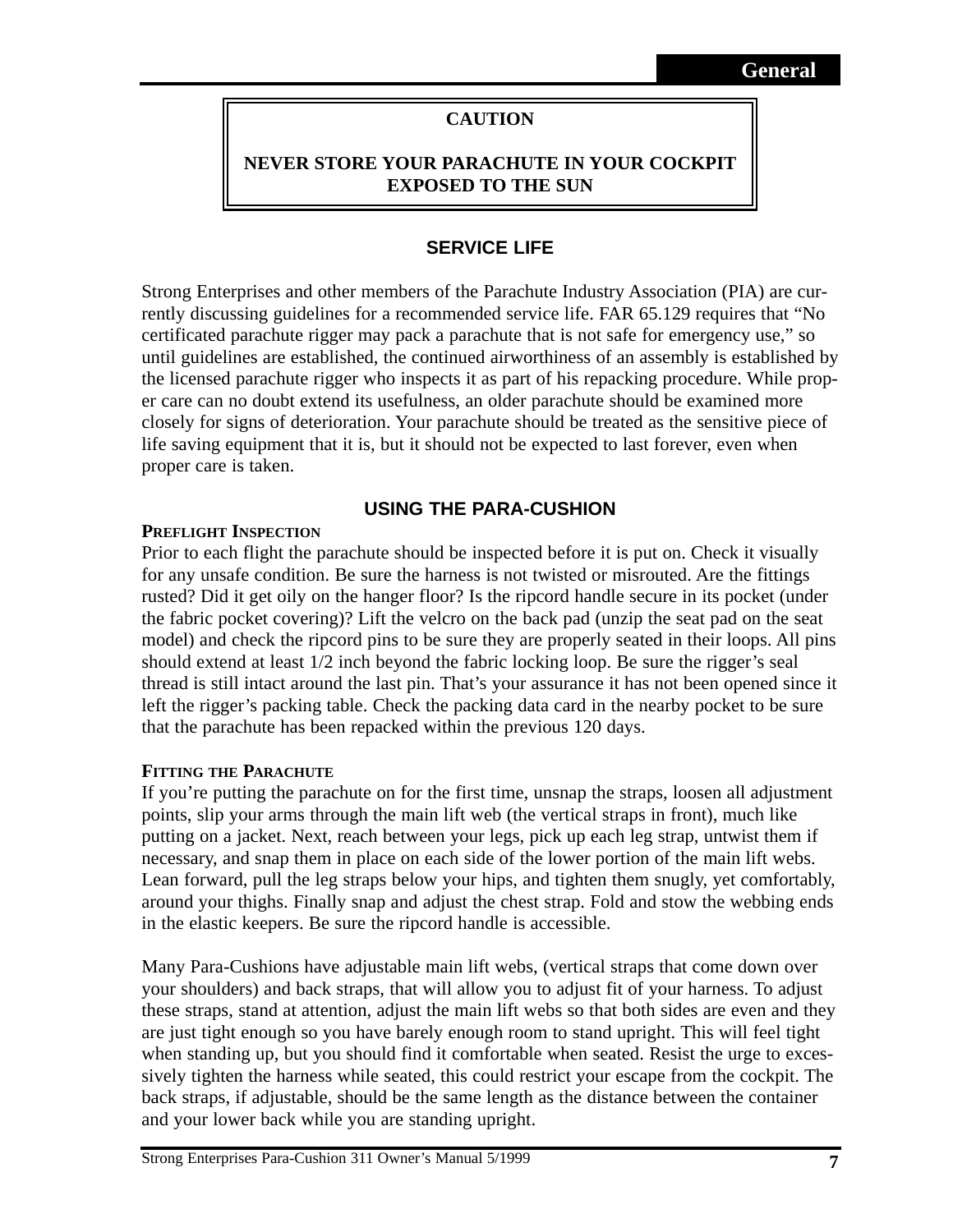# **General**

#### **PLAN AHEAD**

Know and rehearse your emergency procedures before they are needed to reduce your decision making time. With the parachute on, sit in your cockpit and fasten your lap and shoulder belts. Be certain these are over your parachute harness. Wear gloves, helmet and goggles, even headphones if you normally use them. Mentally organize your bailout procedure. Inspect your cockpit for projections or sharp edges that may damage the parachute, or injure you. Consider canopy ejection, oxygen disconnect, or other requirements that you may be faced with. All these things take time, and an emergency leaves you little time for rehearsal. Generally, you are better off staying with the ship if its controllable, but the time you spend evaluating that, reduces your margin of safety, and in some cases the condition can get worse. Make your decision quickly because all these actions consume altitude.

# **HOW TO GET OUT OF THE AIRCRAFT**

It boils down to two things: Get clear of the aircraft, then pull your ripcord. In that order. If the parachute begins to open while you're still aboard, the wind may inflate it, dragging you out, or into the tail. Also, it may entangle with the aircraft. There are no other hard or fast rules—the craft may be tumbling, spinning, or inverted. Simply get yourself out any way you can. Unless you're above 15,000 feet, pull your ripcord to open your parachute immediately, once you're clear. There is enough oxygen to breath, and you'll be descending into more dense air all the time, plus it gives observers an opportunity to get a fix on your position.

# **HOW TO OPEN YOUR PARACHUTE**

The ripcord handle is located near the chest strap on the wearer's left front of the harness. The key is to LOOK at the ripcord handle, rather than fumble or tug on a harness fitting. Beneath the fabric cover the handle is held in place by a pocket but it may have been dislodged by your exit, so look for it first. REACH over and grab it with both hands (or typically with your right hand and left thumb), and PULL: YANK IT HARD. This is no time to be gentle! Actually pulling, which uses the muscles of your forearms, is not as effective as pushing, which takes advantage of your upper arm strength. If it doesn't come free on the first pull, check to make sure you have the handle in you hand, back the handle up to the housing to create slack in the cable, then punch it out again. The entire cable assembly should come completely out of the housing. To reduce the pull force, push it in the direction that the protective ripcord housing points rather than straight out from your chest. The Para-Cushion Seat container has a housing coming from under you, so pull the handle straight up, over your head. The Para-Cushion Back and Para-Cushion Chair both have housings coming over your shoulder, so push the handle down toward your feet. By having both hands together on the handle, you also reduce the chance of the canopy or lines entangling with an extended limb. Keep your feet together for the same reason. Body position is secondary to pulling. Remember to **LOOK-REACH-PULL.**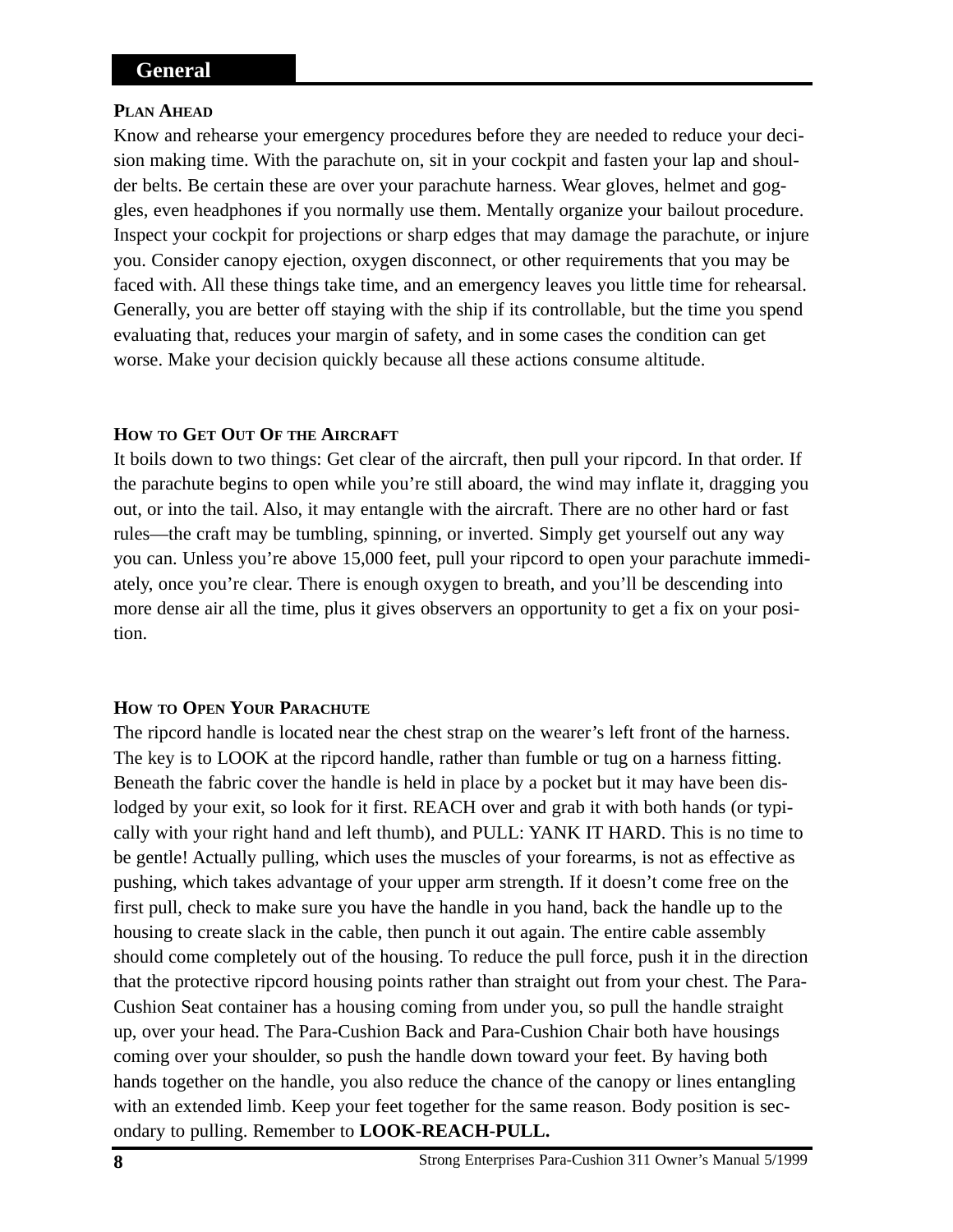#### **HOW TO STEER**

Having a steerable parachute reduces your rate of descent, increases your stability, and allows you to avoid obstacles (buildings, trees, water, power lines, etc.). The parachute drifts with the wind and has a forward speed of about 6 MPH, which can be directed with or against the wind using the built-in steering vents in the rear. The canopy may be turned by pulling down on the steering line rings or webbing toggles, located on the rear of the risers, just above your head. An 8-12 inch pull will produce a slow rotation, but excessive pulling will not improve the performance.

#### **HOW TO LAND**

Like birds and smart pilots, you want to reduce your landing speed by facing into the wind, or quartering slightly. Avoid all but very slight turns below 200 feet. Push your feet and knees tightly together, with your toes slightly pointed so you don't land on your heels. The tension caused by keeping your ankles and knees pressed tightly together increases their individual support, reducing your chance of injury. Keep your elbows in and try to look at the horizon, not down at the ground. This will give you a better idea of your altitude (much like looking out the side, rather than over the nose during a landing flare). Maneuver the canopy as necessary to avoid all obstacles. In event of a tree or power line landing, keep your feet together so you don't straddle a limb or wire, and be prepared to slide through and hit the ground afterwards. You should be able to avoid power lines, but if not, throw away the ripcord — it is three feet of dangling electrical conductor. To prepare for a water landing the chest strap may be unfastened (except with the Aerobatic harness) as long as you cross your arms in front of the harness to prevent falling out. Depth perception over water is difficult at best, so do not attempt to leave your harness "just above" the water.

#### **RECOVERY**

If the wind keeps your canopy inflated after touchdown, you may be dragged, so pull in on the lines closest to the ground to spill some air, and then run around the canopy to collapse it. In event of a water landing, take a deep breath just before you splash down. Once under water, unfasten your harness straps and swim as far as possible straight ahead which should be upwind, allowing the canopy will blow away from you. Entanglements with soggy nylon cloth and lines can weigh you down. If suspended from a power line, do not attempt to climb down, and do not accept assistance from anyone until the power has been shut off.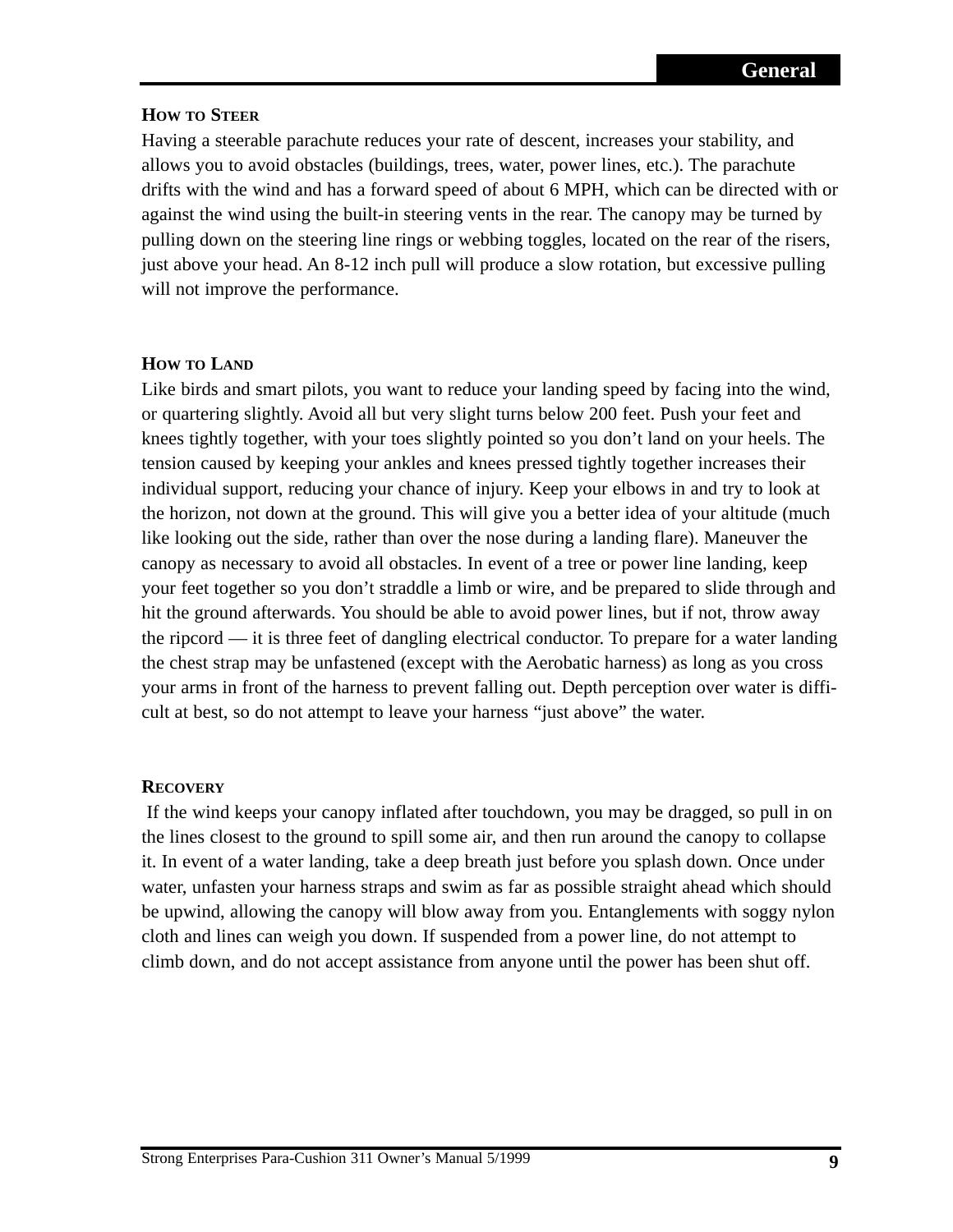| PARA-CUSHION SERIES COMPONENT CHART |
|-------------------------------------|
| <b>PART NUMBER 1045-()</b>          |

| Component                 | Stock#    | Seat $(-1)$ | Back $(-4)$ | Chair $(-3)$ |
|---------------------------|-----------|-------------|-------------|--------------|
| Harness/Container:        |           |             |             |              |
| Back Model 311            | 124101    |             | 1ea         |              |
| Seat                      | 121100    | 1 ea        |             |              |
| Chair                     | 124255    |             |             | 1 ea         |
| Ripcords:                 |           |             |             |              |
| 2-pin, Original           | 632334254 | 1 ea        |             |              |
| 2-pin, 304                | 632334260 | 1 ea        |             |              |
| 2-pin, 304 (D)            | 631334260 | 1 ea        |             |              |
| 2-pin, 304 Xtra Large     | 632374260 | 1 ea        |             |              |
| 2-pin, 304 Xtra Large (D) | 631374260 | 1 ea        |             |              |
| 3-pin, Original           | 612394364 |             | 1 ea        |              |
| 3-pin, 303/305            | 612366363 |             | 1 ea        | 1 ea         |
| 3-pin, 303/305/311 (D)    | 611366363 |             | 1 ea        |              |
| Cap & Loop lengths:       |           |             |             |              |
| All Seats, 10"            | 861044    | 1 ea        |             |              |
| Seat w/Mil-Lo-Po, 10.25"  | 861042    | 1 ea        |             |              |
| All Backs, 9"             | 861043    |             | 1 ea        |              |
| 305 Chair, 9"             | 861043    |             |             | 1 ea         |
| <b>Pilot Chutes:</b>      |           |             |             |              |
| Lil' Grabber, 71E2002     | 790120    | 1 ea        | 1 ea        | 1 ea         |
| MA-1, 53J7205             | 790112    | 1 ea        | 1 ea        | 1 ea         |
| Bridles:                  |           |             |             |              |
| Sewn, 40"                 | 810150    | 1 ea        | 1 ea        | 1 ea         |
| Tied, 36"                 | 810130    | 1 ea        | 1 ea        | 1 ea         |
| Canopies:                 |           |             |             |              |
| Standard Lo-Po            | 420510    | 1 ea        | 1 ea        | 1 ea         |
| Military Lo-Po (5)        | 420520    | 1 ea        | 1 ea        | 1 ea         |
| Mid-Lite $(6)$            | 420550    | 1 ea        | 1ea         | 1ea          |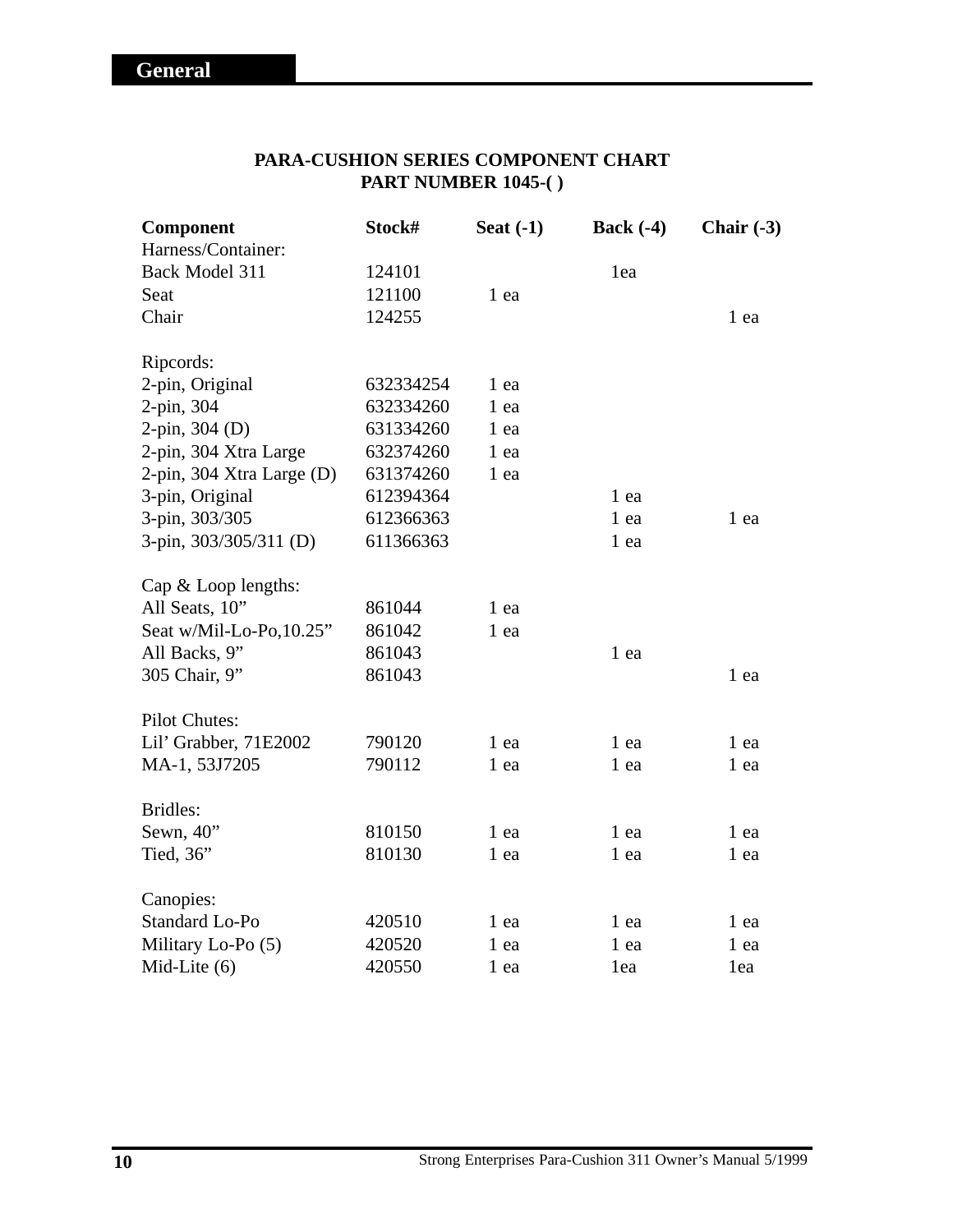#### **NOTE**

Ripcord cable length is measured from the tip of the end pin to the ball swage. Pin space is measured from tip to tip.

#### **NOTE**

On new closing loops, a tolerance of minus 0 or plus 1/8 inch is allowed from the referenced flat dimensions when measured under moderate (finger) tension. Some stretching is to be expected with previously packed loops.

#### **NOTE**

Standard 2" x 3/8" parachute rubber bands were used on early production units. Later, a heavier version of the same was cut in half, rendering a 2" x 3/16" band. Current production utilizes a shorter 1 1/4" x 3/8" stow band which does not require doubling. Some units have a combination, using the smaller stow bands on the diaper and "half" line stows.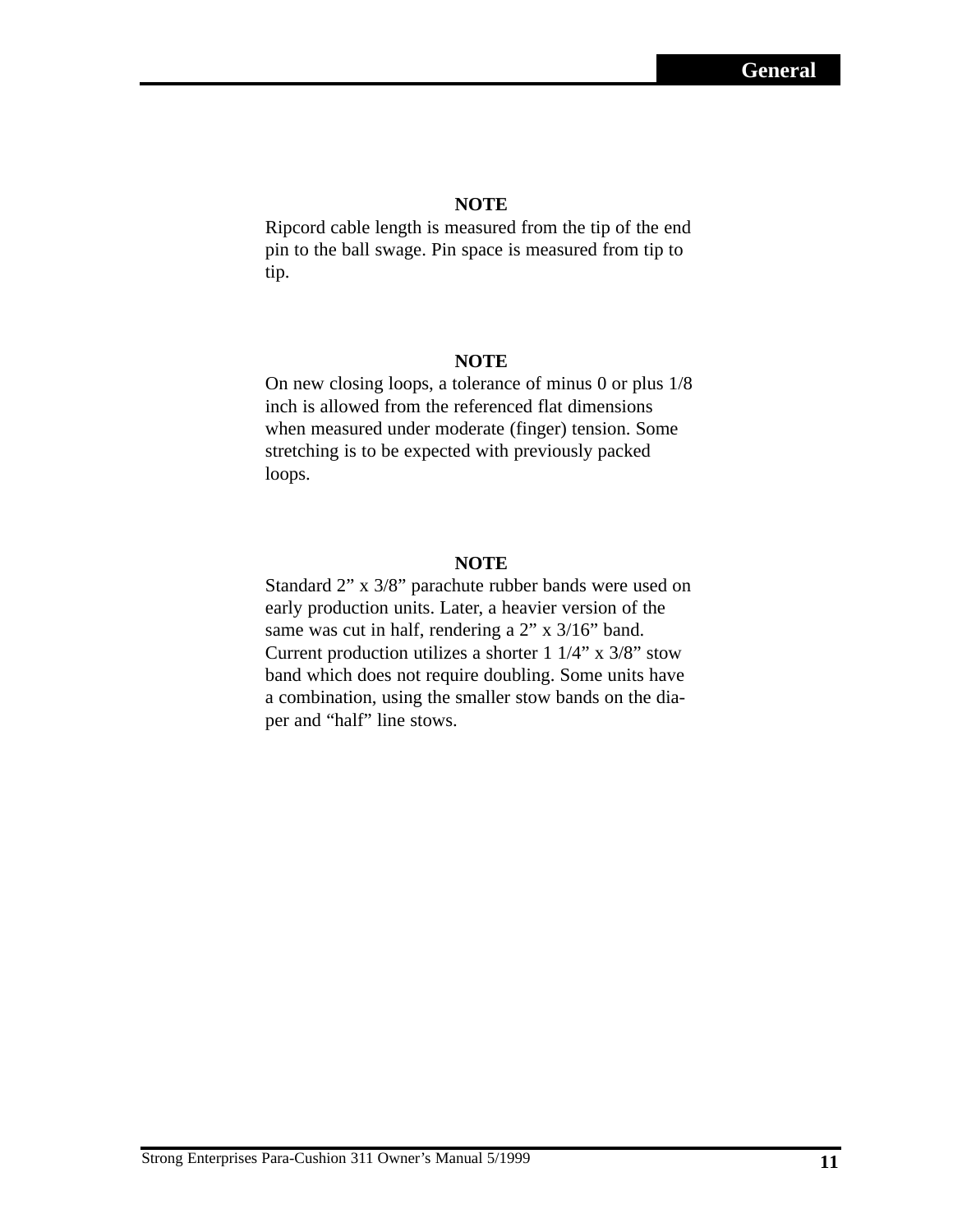# **GENERAL ASSEMBLY INSTRUCTIONS**

#### **INTRODUCTION**

Virtually all Para-Cushions are assembled and packed before they leave the factory, but the rigger may have to replace worn or damaged components. Specific assembly instructions that are unique to each model are immediately after these general instructions.

#### **COMPONENTS**

Compare the components of the assembly to be packed with the parts list above. Carefully inspect each item to assure an airworthy condition. Replace worn stow bands as necessary. We recommend the inspection procedure in Chapter 9 of *The Parachute Manual* by Dan Poynter.

#### **PILOT CHUTE CAP**

The newer Para Cushion models have caps with Spandex rims and a separate closing loop. All older models have caps with webbing rims and an integrated closing loop. For the spandex rim version, center the loop assembly across the diameter of the pilot chute crown and hand tack the four corners of the tape to the edge of the pilot chute crown (Illustration G-1).



Illustration G-1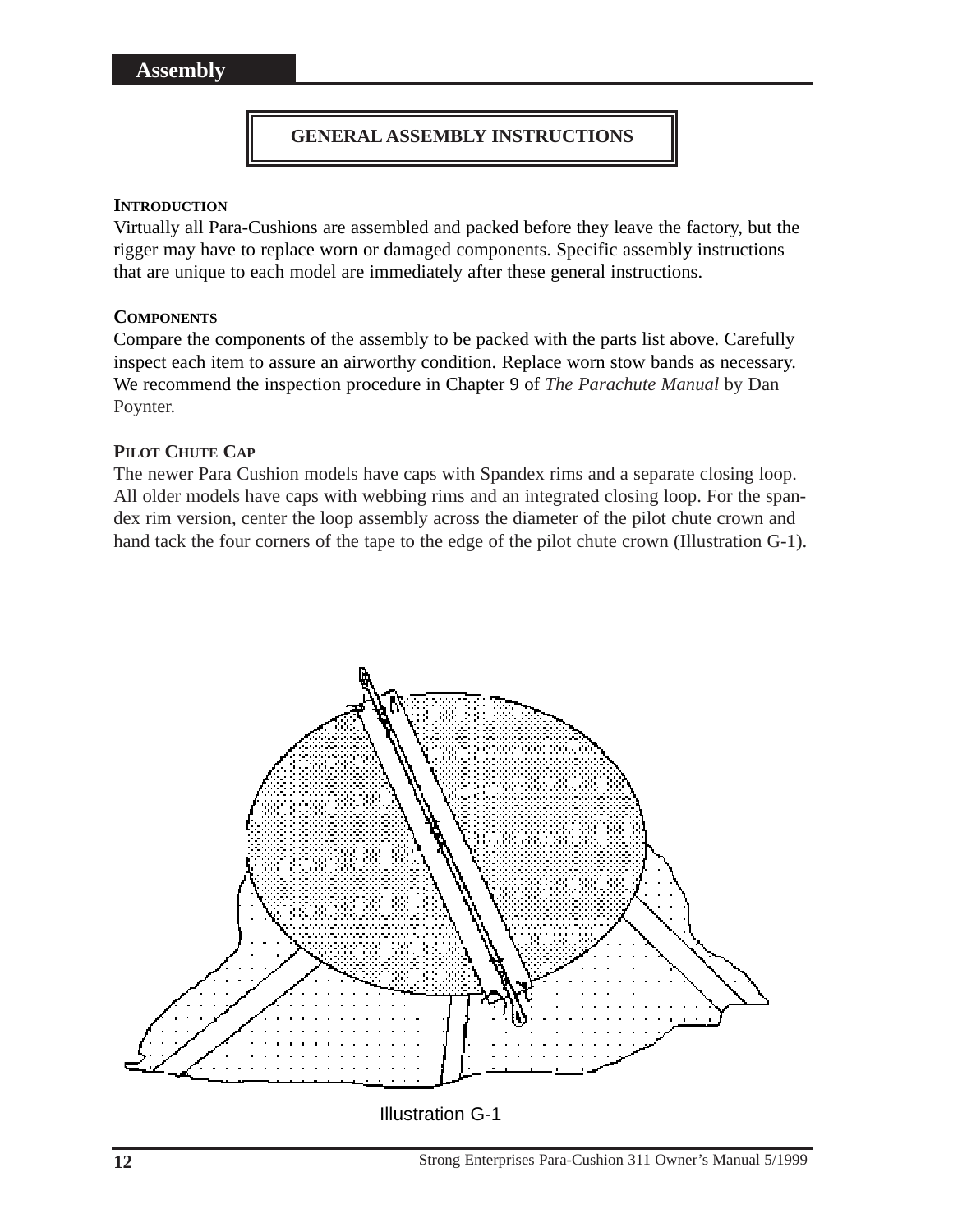Next, route both loops through the pre-cut slots in the elastic. Fit the cap to the pilot chute top by hand tacking the cap to the edge of the crown. The hand tacking will be done in two places 90 degrees from each protruding loop using one turn of 3-cord cotton singled, or the equivalent (Illustration G-2).



Hand tack opposite sides 90° from loops. Illustration G-2

The webbing rim (old version) of the cap is sewn directly to the crown of the pilot chute. When sewing by hand use an overthrow stitch and E-thread nylon doubled, or equivalent When sewing by machine use E-thread nylon.

# **NOTE**

Some stretch is to be expected with age, but ensure that the pilot chute is snug against the container when packed to prevent the spring from shifting.

# **WARNING**

**NEVER SUBSTITUTE ANY OTHER CLOSING LOOP FOR THE LENGTH SPECIFIED IN THE PARTS LIST ABOVE**

#### **BRIDLE**

Attach the pilot chute to the apex of the canopy with the bridle. Both the 36-inch knotted and the pre-sewn 40-inch "loop-on" bridles are acceptable. If the knotted version is used, both bowline knots must be secured with a surgeon's knot and locking knot using 3-cord cotton or equivalent, doubled and waxed. Trim the loose ends, leaving a 1/2-inch (approx.) tail. If the sewn bridle is used, hand tacking is not required.

# **ATTACHING THE CANOPY**

Lay the canopy out with name plate gore and steering vents up with the harness and container in the face down, head toward canopy position. Attach the canopy so that the steering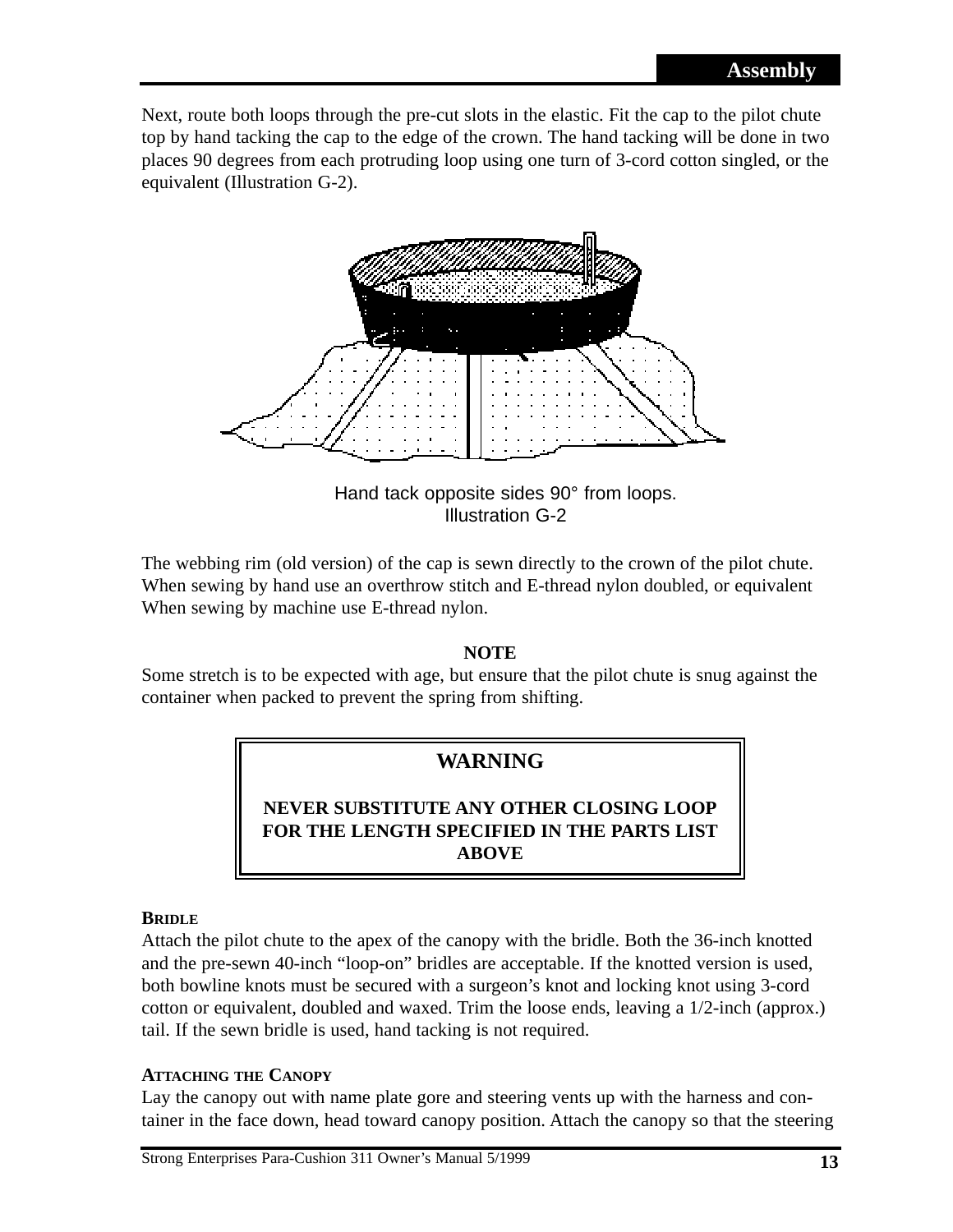vents will be to the rear of the wearer when the canopy is in flight. Line sequence, when viewed from the harness end, must be 12-1, 24-13, except for the Lite canopy, which with only 22 lines, must be 11-1, 22-12.

# **WARNING**

# **ENSURE THAT ALL CONNECTOR LINKS ARE ASSEM-BLED WITH SCREWS PROPERLY TIGHTENED.**

# **INSTALLING THE TOGGLES**

Thread the steering line through the grommet in the toggle, starting from the underside of the toggle (the side with velcro). Lay the toggle on the riser where it will be when set, and measure where the steering line should be tied, There should be one or two inches of slack in the steering line after the rest of the lines are pulled tight. Figure-8 the line through the grommet (Illustration G-3) and secure with an overhand knot. If the steering line is thin, as in the Mid-Lite, or Lite, a second figure-8 may be necessary to fill up the grommet hole. Mate the velcro to secure the toggle to the riser.

For original Para-Cushions (old style) that utilize a metal ring, route the steering lines through the guide ring on each riser, zig-zag stitch a 1 1/2 inch loop (trim the excess line), then slip loop through and over a 1 inch ring or through the steering loop. Safety tie each steering ring to the riser immediately below the guide ring using seal thread (cotton 24/4), one turn, single ply.



Illustration G-3

# **GENERAL PACKING INSTRUCTIONS**

These general packing instructions address canopy folding and closing the diaper. (Reference can be made to The Parachute Manual, Chapter 9.) Specific instructions for line stowage, canopy folding, and container closing, follow in individual sections for each Para-Cushion type. All directional references (left, right, etc.) are from the wearer's point of view.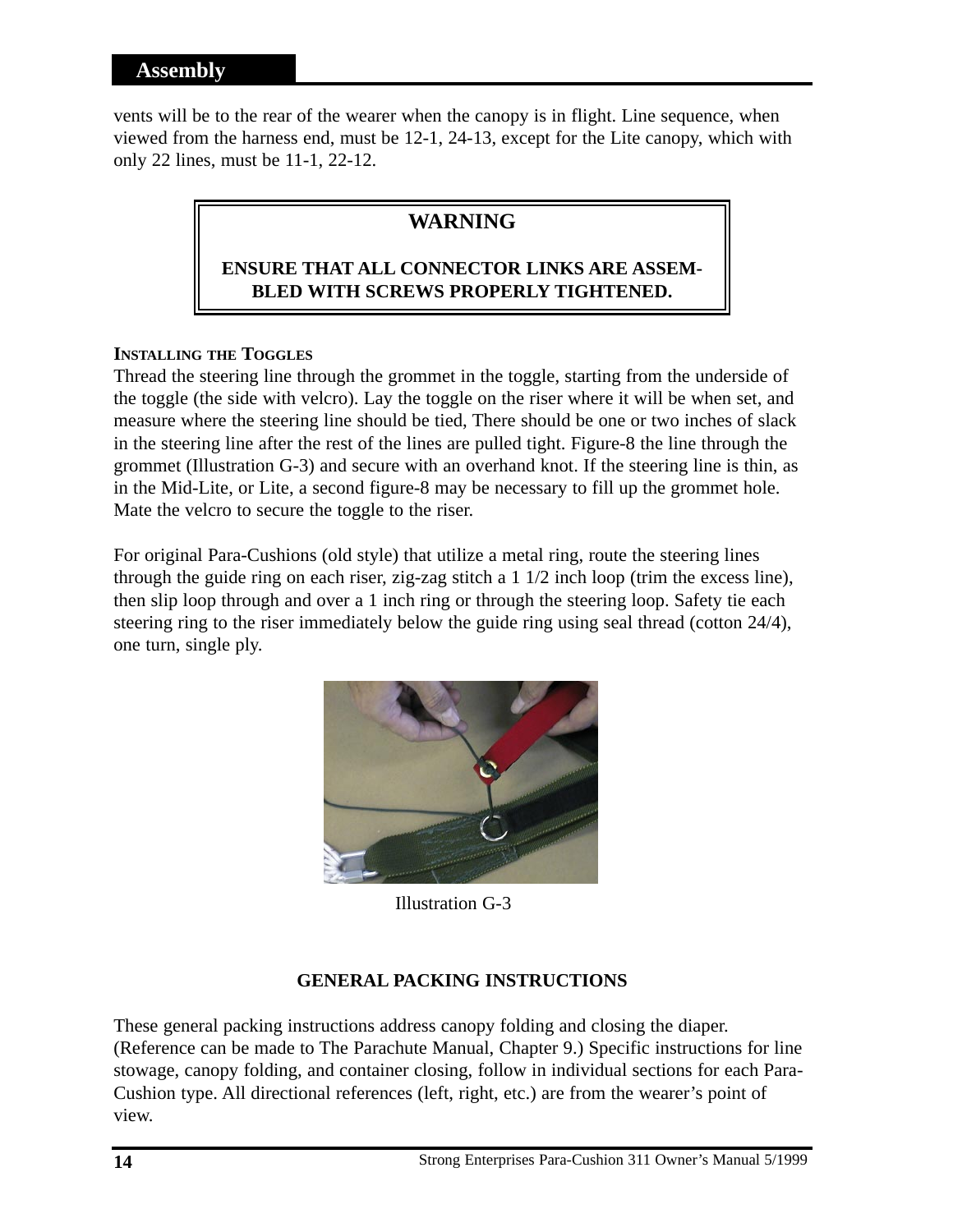# **TOOL COUNT**

Be sure you know which packing tools you begin with to ensure you don't leave any in the packed parachute.

1 ea Fid or packing paddle 1 ea Pilot chute closing strap 1 ea Line separator 4 ea Shot bags (minimum) 1 ea Pilot chute closing rod 3 ea T-handles (2 for seat) 3 ea Pull-up cords (2 for seat)



# **INSPECTION**

Inspect thoroughly, checking for completeness and any damage, straighten the apex. Always perform a complete suspension line continuity check. Viewed from the harness, it should be 12-1, 24-13; except for Lite canopy which is 11-1, 22-12. Check that connector link screws are tight

# **PLEAT & LONG FOLD**

Pleat in the normal manner, with an equal number of gores to each side. Fold the skirt up 90 degrees parallel to the radial seams (Illustration G-4).



Illustration G-4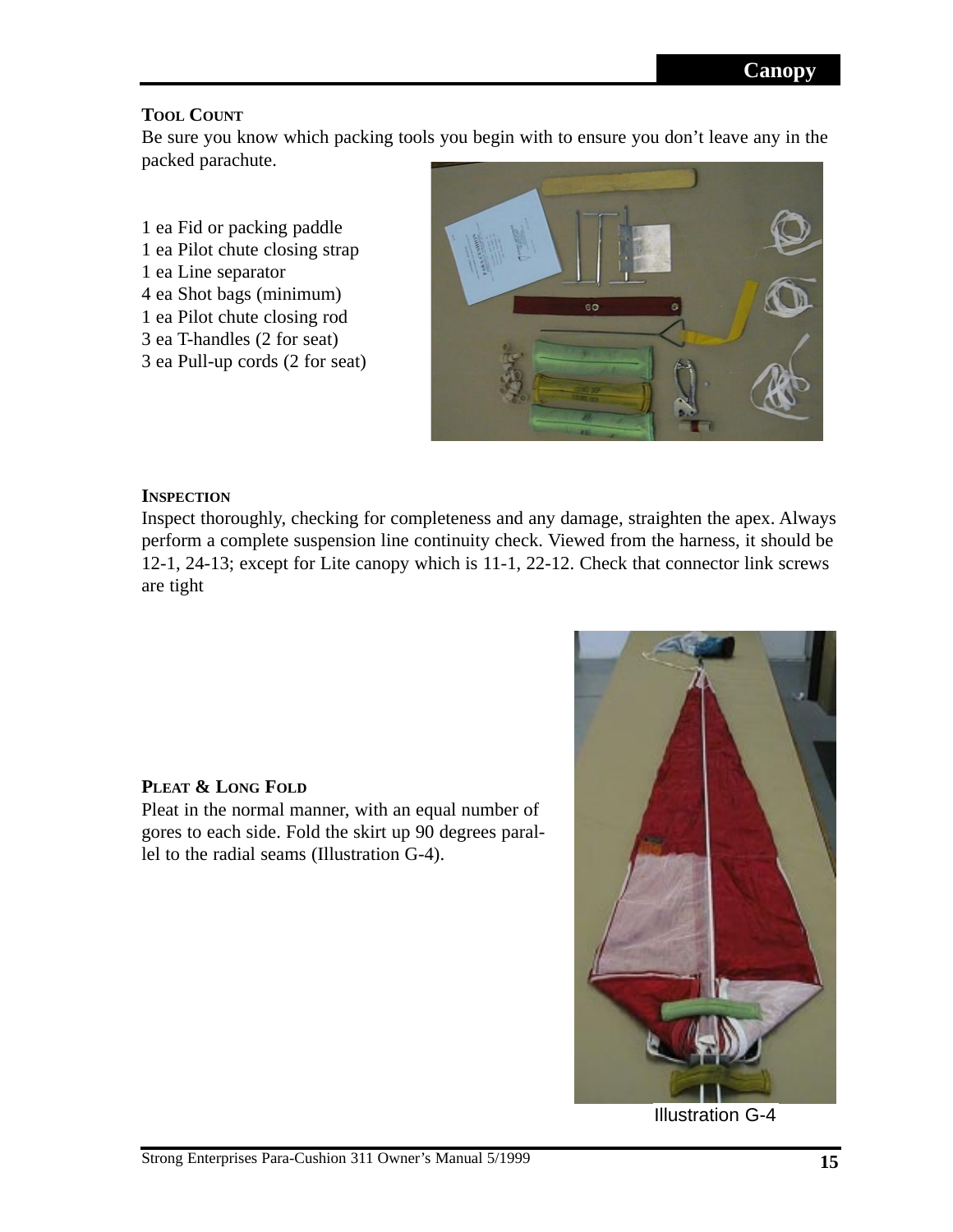Long fold in fifths (by folding both sides to meet at the center, and then folding in thirds, overlapping) tight and narrow (Illustration G-5).



Illustration G-5



Illustration G-6

# **SECURING THE DIAPER**

Spread the diaper out flat. Bring the lines in the LEFT-HAND GROUP ONLY loosely up over the skirt. DO NOT tuck the lines inside the folded canopy. Tucking the lines in the canopy can cause serious burns to the canopy and lines. Wrap the diaper around the skirt and left line group (Illustration G-6).

**WARNING: PUT ONLY THE LEFT HALF OF THE LINES INSIDE THE DIAPER. OTHERWISE THE PUR-POSE OF THE DIAPER WILL BE DEFEATED, ALLOWING IT TO RELEASE BEFORE ALL THE LINES ARE UNSTOWED.**

Pass the three (two on older models) locking rubber bands through their respective grommets in the diaper. Secure the diaper by stowing the left line group through each of the three (or two) rubber bands, stowing from top to bottom making 1 1/2 inch bights. Unless the shorter (1 1/4") rubber bands are used, these rubber bands should be doubled to hold the line stows securely (Illustration G-7).



Illustration G-7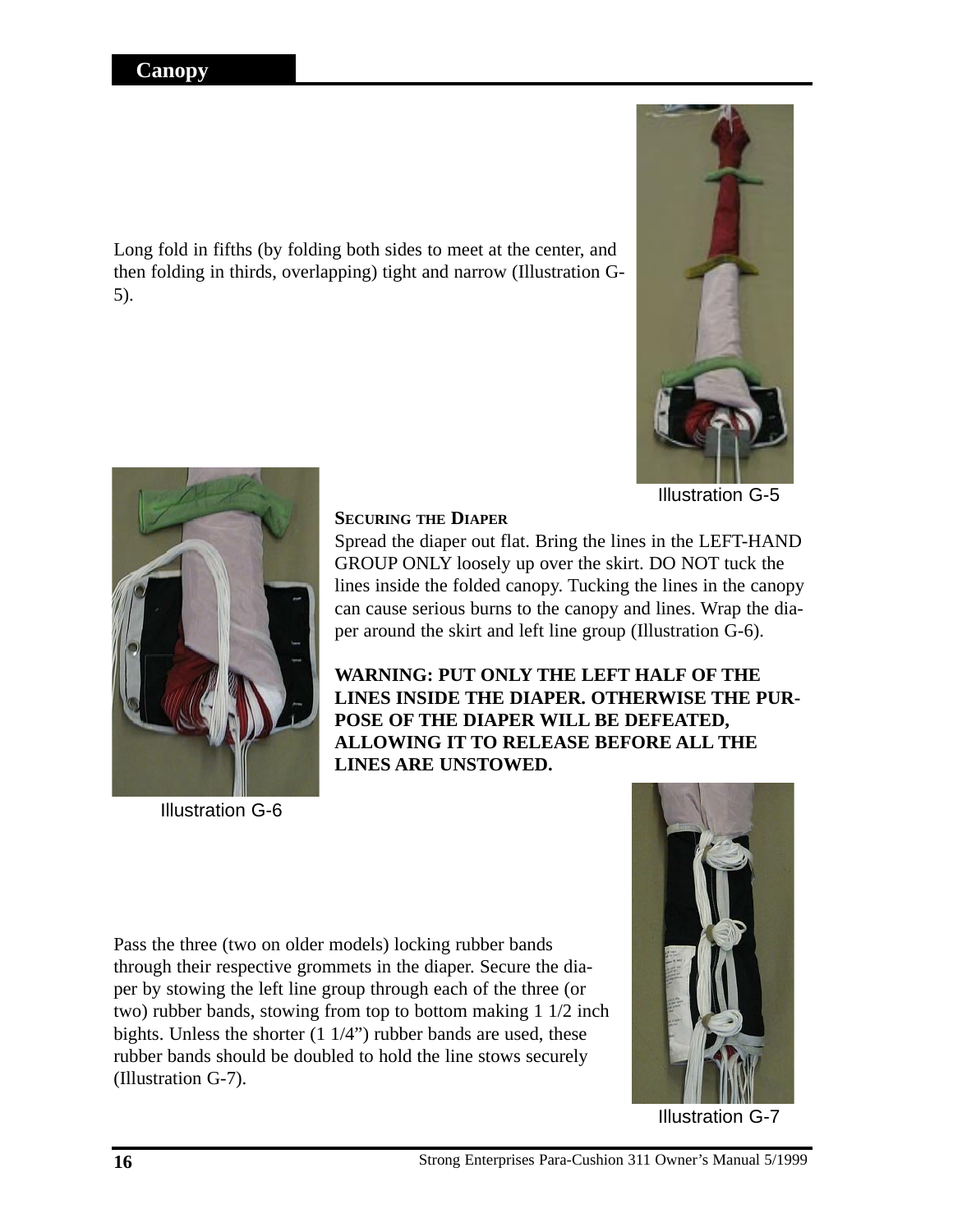# **PARA-CUSHION BACK MODEL 311**

#### **RISER PLACEMENT**

Open the protective velcro flaps in the base of the container. Route the risers into the pack and place the links about one inch above the bottom of the flaps. Secure the links by attaching the hook and loop tape on the flaps (Illustration 3-1). Be careful not to snag and damage the braided suspension line on the hook tape.



Illustration 3-1

#### **FIRST LINE STOW**

Grasp both line groups together about 9" from the left link. (The slack in the right line group will be toward the link; the lines toward the canopy should be even.) Stow the first bight of line in the wearer's lower left corner of the container (Illustration 3-2).



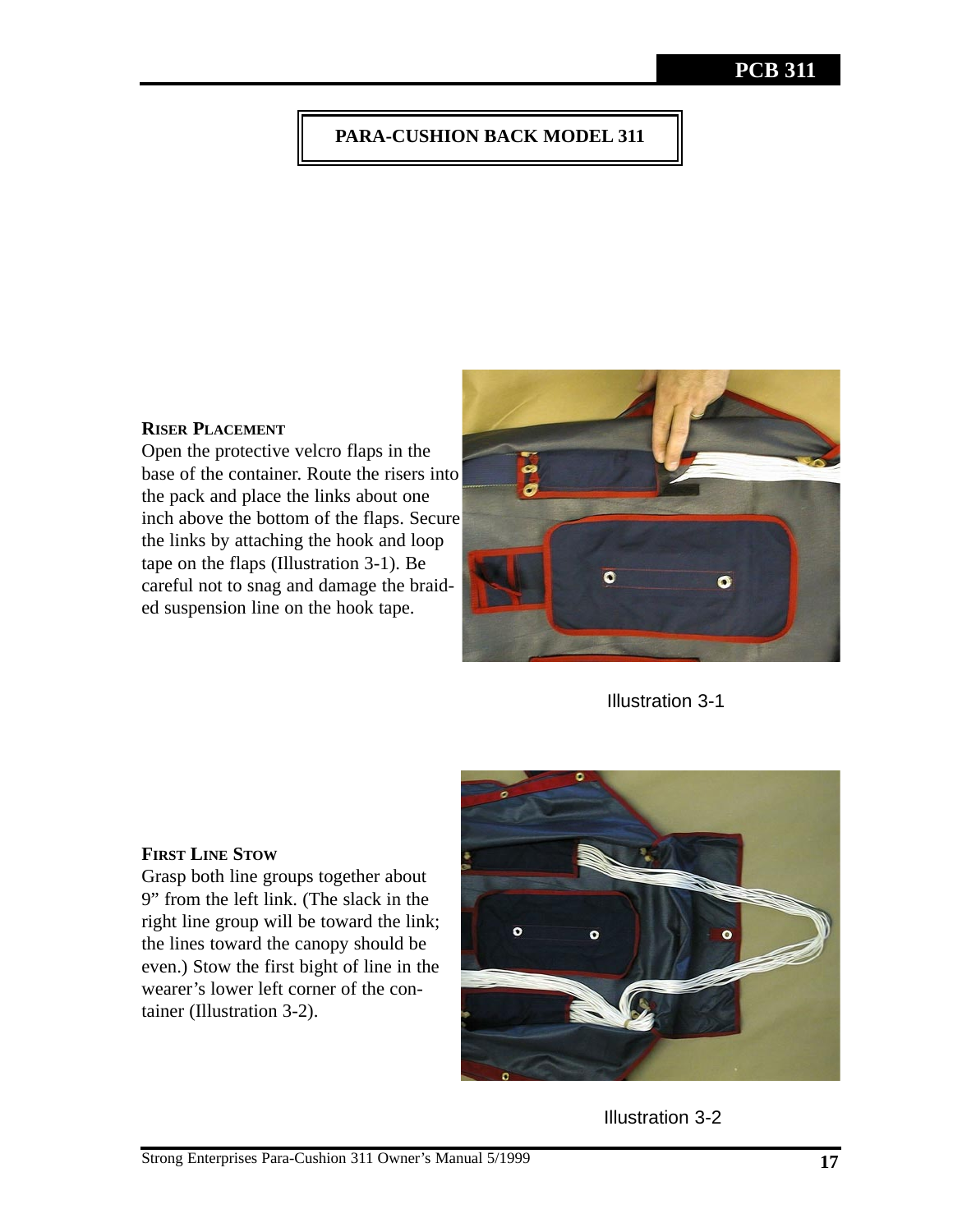#### **"EXCESS" LINE STOWS (RIGHT LINE GROUP)**

The resulting "excess" length of line (about 20 inches) from the right riser will have only one half the total number of suspension lines. Stow this excess from the right line group on the right side of the container, in the upper right inboard rubber band. To do this, route the lines diagonally from the first stow, around the top of the protector flap, to the top of the container, and place in the rubber band closest to the center of the pack tray (Illustration 3-3).



Illustration 3-3

When the 3-stow diaper is used, this bight may be doubled back on itself before being placed in the rubber band; with the 2-stow diaper, this will not be necessary. Unless the shorter (1 1/4 inch) rubber bands (See note in the parts list) are used, this rubber band should be doubled (Illustration 3-4). At this point all lines between the canopy and the container should be even.



Illustration 3-4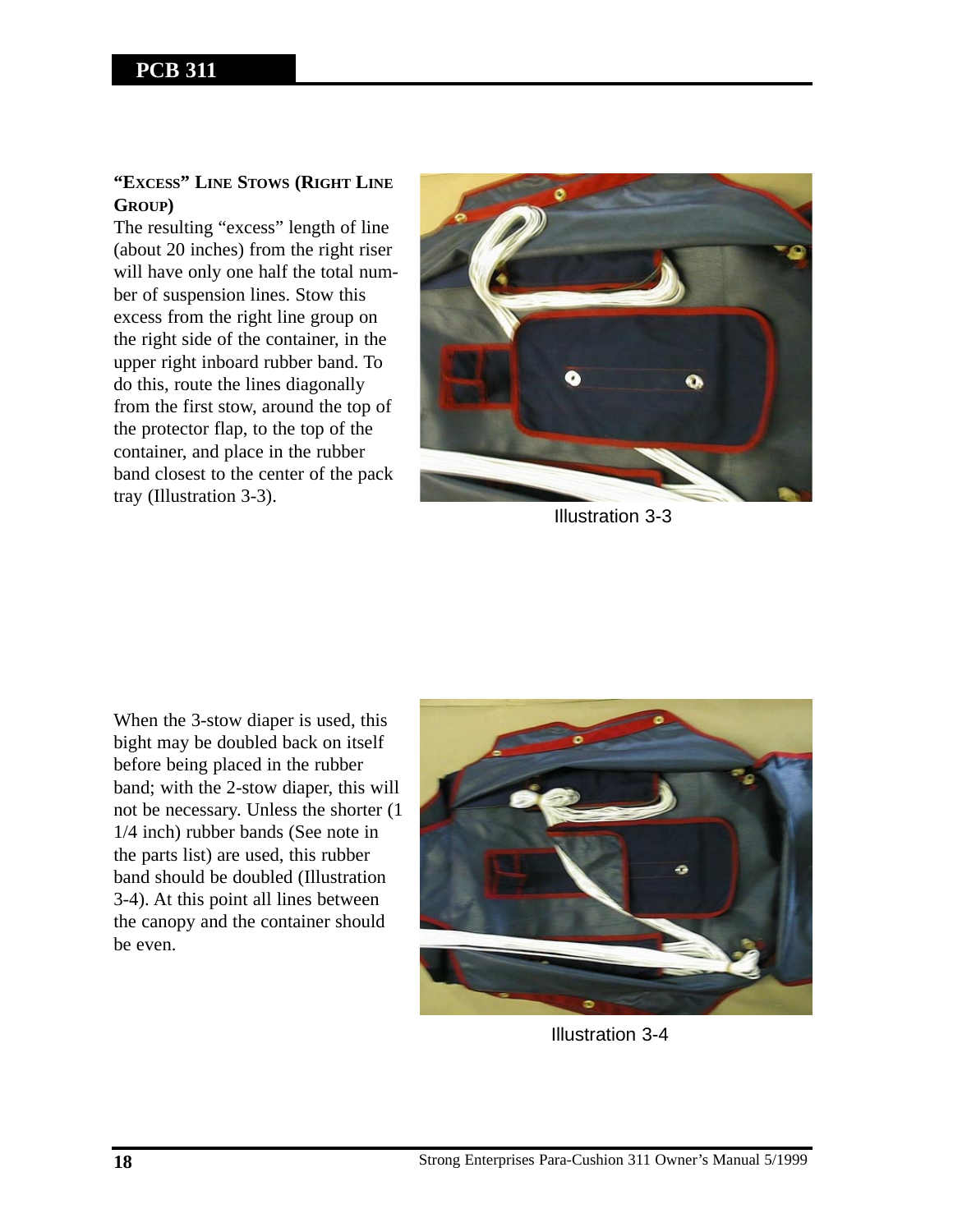#### **REMAINING LINE STOWS**

Proceed with stowing the remainder of the lines. The next stow is in the upper left corner of the container. Continue stowing down, up, until a total of five rubber band stows are on the left side of the container. Routing lines around the top of the protector flap, make the next stow in the upper right corner of the container, using the center rubber band. Continue stowing on the right side of the pack from inboard to outboard. The last stow should be in the lower right corner of the pack, about 8 - 16" from the diaper (Illustration 3-5). Insert the T-handles up through the grommets in the bottom of the pack tray. We recommend the use of the 1 1/4" rubber bands, but alternatively, any or all stow bands may be doubled if necessary to retain line stows securely.



Illustration 3-5

#### **SKIRT PLACEMENT**

The diapered skirt is placed in the wearer's lower right hand corner of the pack, with the canopy extending across the bottom of the container (Illustration 3-6).



Illustration 3-6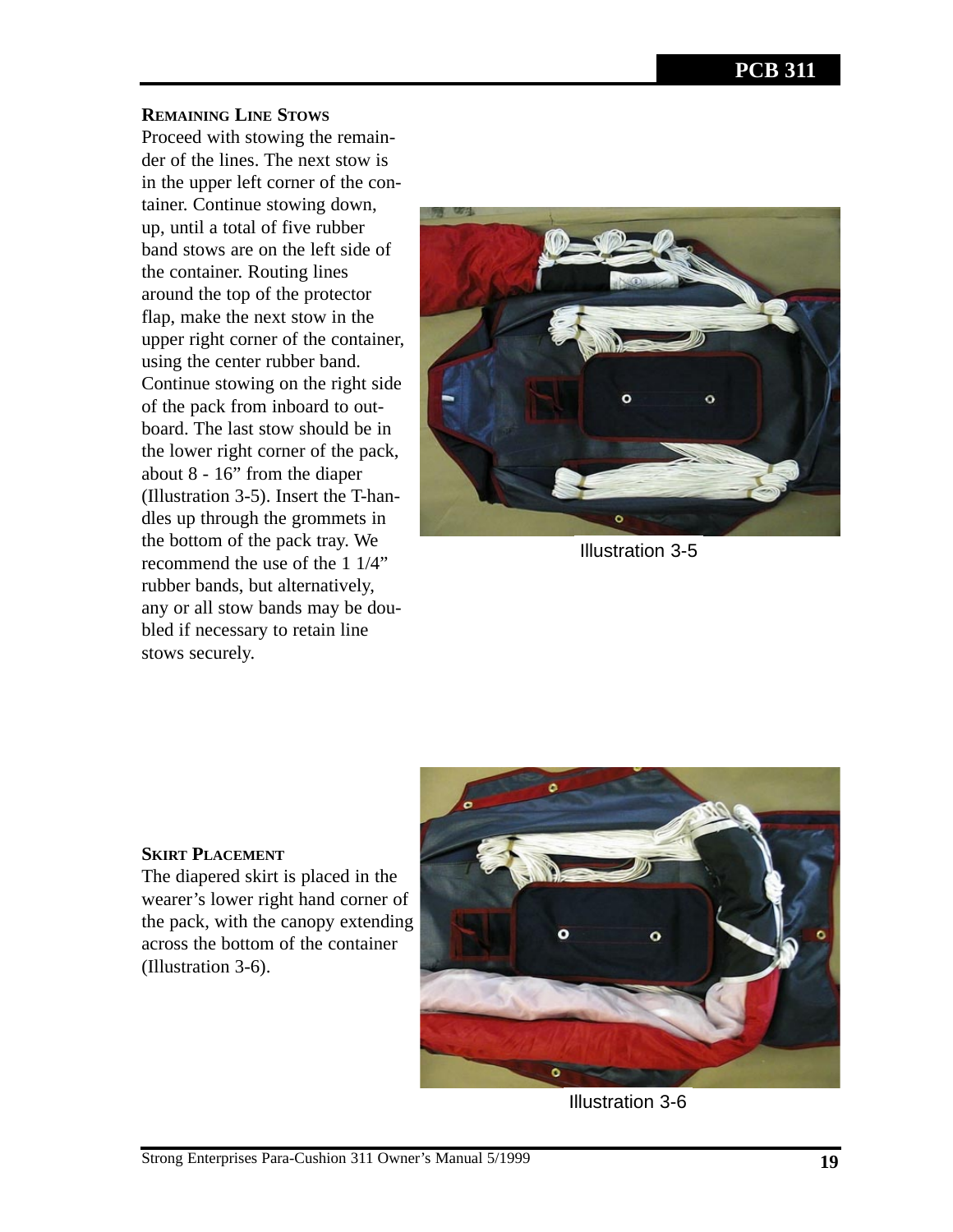#### **CANOPY ACCORDION FOLD**

The canopy is stowed "on edge" and not "flat." From the skirt, it is routed across the bottom of the container, then folded 90° up the left side of the container to the middle grommet. At the middle grommet, fold the canopy back down the left side and across the bottom. This fold is inside the previous fold (Illustration 3-7).



Illustration 3-7

Next, fold the canopy 90° up the right side of the container to the middle grommet. At the middle grommet, fold the canopy back down the right side to the bottom, then back up the right side of the container to the middle grommet. Each fold should be to the inside of the previous fold (Illustration 3-8).



Illustration 3-8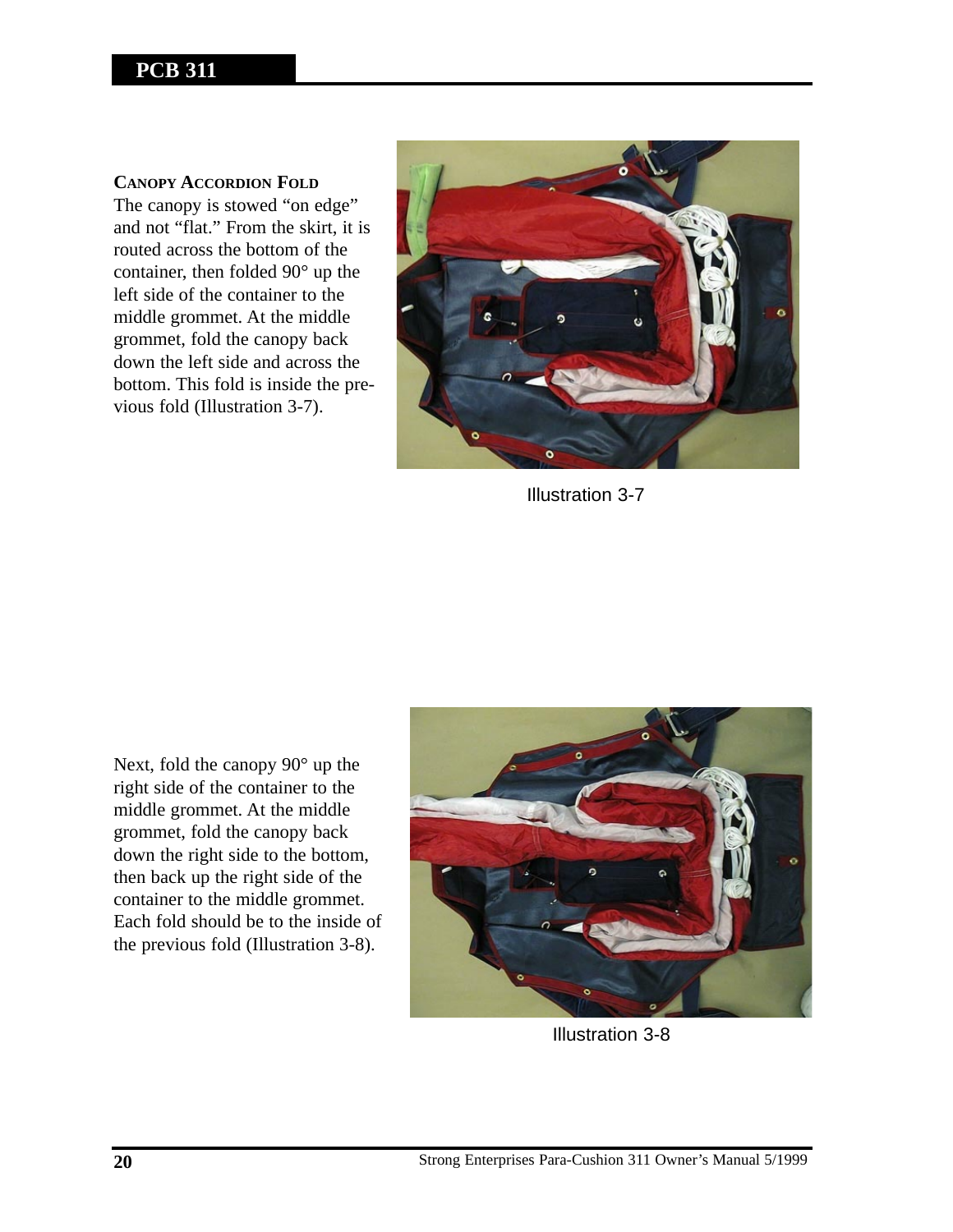From the middle grommet, make a short 90° fold to the outer edge of the right side of the container. This will help to smooth out the end of the previous fold. The remainder of the canopy will be stowed in three side-to-side folds. To do this, fold the canopy across to the left side of the container and then back across to the right side. Both of these folds should be between the top two grommets. The last fold is across the top of the container above the top grommet. Spread the apex out flat and fold under. Route the bridle down the center of the container toward the bottom (Illustration 3-9).



Illustration 3-9

# **CLOSING THE CONTAINER**

The Para-Cushion Back 311 is packed without a launching disc. For ease of packing, we recommend compressing the pilot chute on a closing strap and locking with a locking rod. Pre-close the pack by inserting the T-handles up through the grommets in the bottom of the pack tray, passing them through the grommets in the container flaps so the flaps are closed in the following closing sequence: bottom, right side, left side, top. Spread the inside divider flap as you go to protect the canopy from the locking loops. The bridle should exit the flaps between the lower two grommets. Pass the pull-up cords (3) through the closing loops in the pilot chute cap and the closing loop of the top flap. Make short "S" folds with the excess bridle and tuck into the container between the two lower grommets. Center the pilot chute between the two lower grommets, and pass the ends of the pull-up cords through the slots in the T-handles (Illustration 3-10).



Illustration 3-10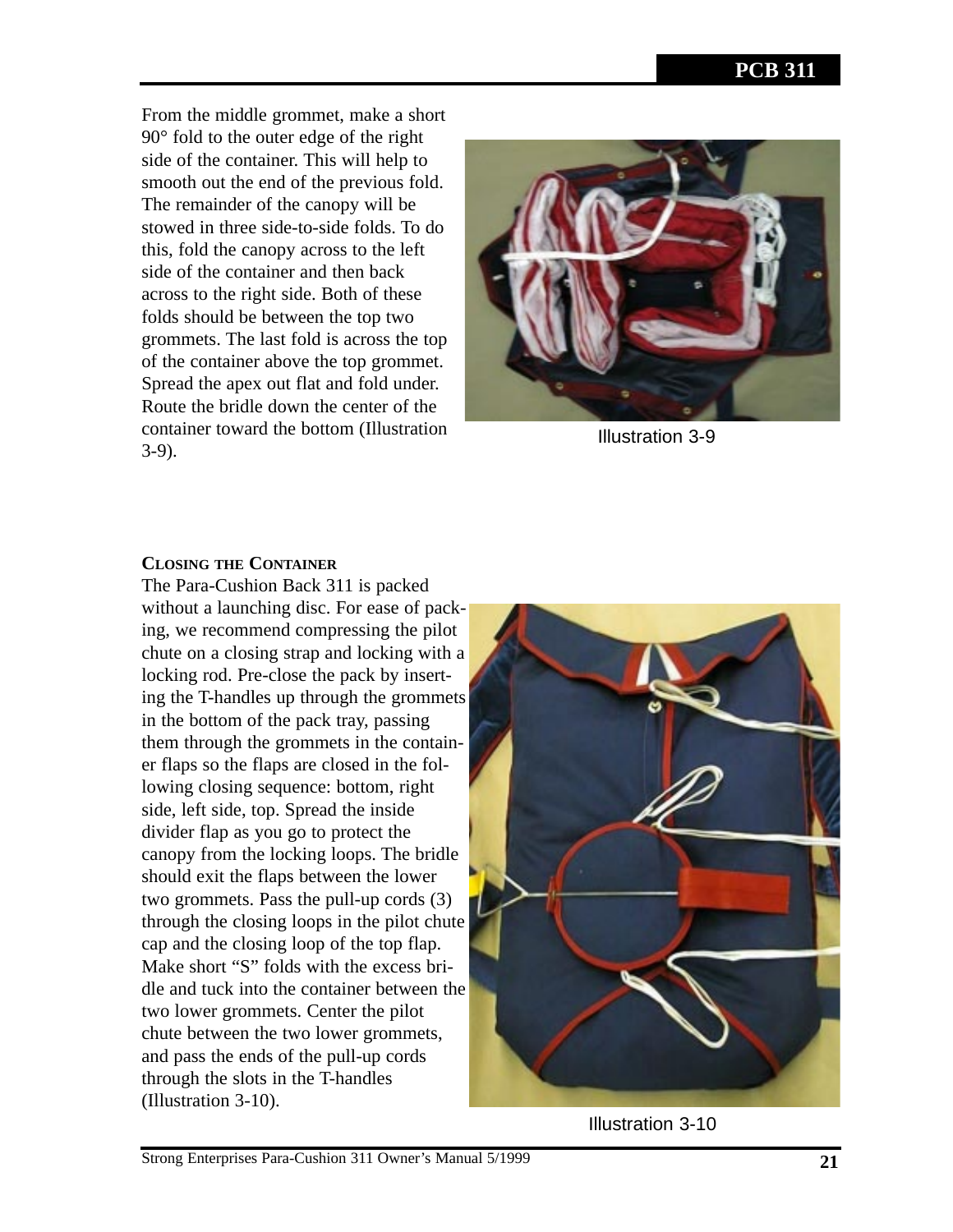Holding the pilot chute in position with one hand, and with the other hand under the pack, holding it closed, turn the pack over. Draw the pull-up cords through the grommets by removing the T-handles from the pack. Draw the pull-up cords up tight until the closing loops are through the pack. (Illustration 3-11). Work from the top of the pack down inserting each ripcord pin in its loop. Slowly and carefully remove the pull-up cords to avoid friction burns on the closing loops. Remove the pilot chute locking rod and strap.



Illustration 3-11

Use a fid to tuck the excess pilot chute fabric under the rim of the cap (Illustration 3-12). Dress the pack and seal the bottom pin. Complete the data card and your rigger's logbook. Be sure the ripcord handle is secure in its pocket.



Illustration 3-12

# **CAUTION**

**COUNT YOUR TOOLS TO ASSURE YOU HAVE NOT LEFT ANY IN THE PACKED PARACHUTE.**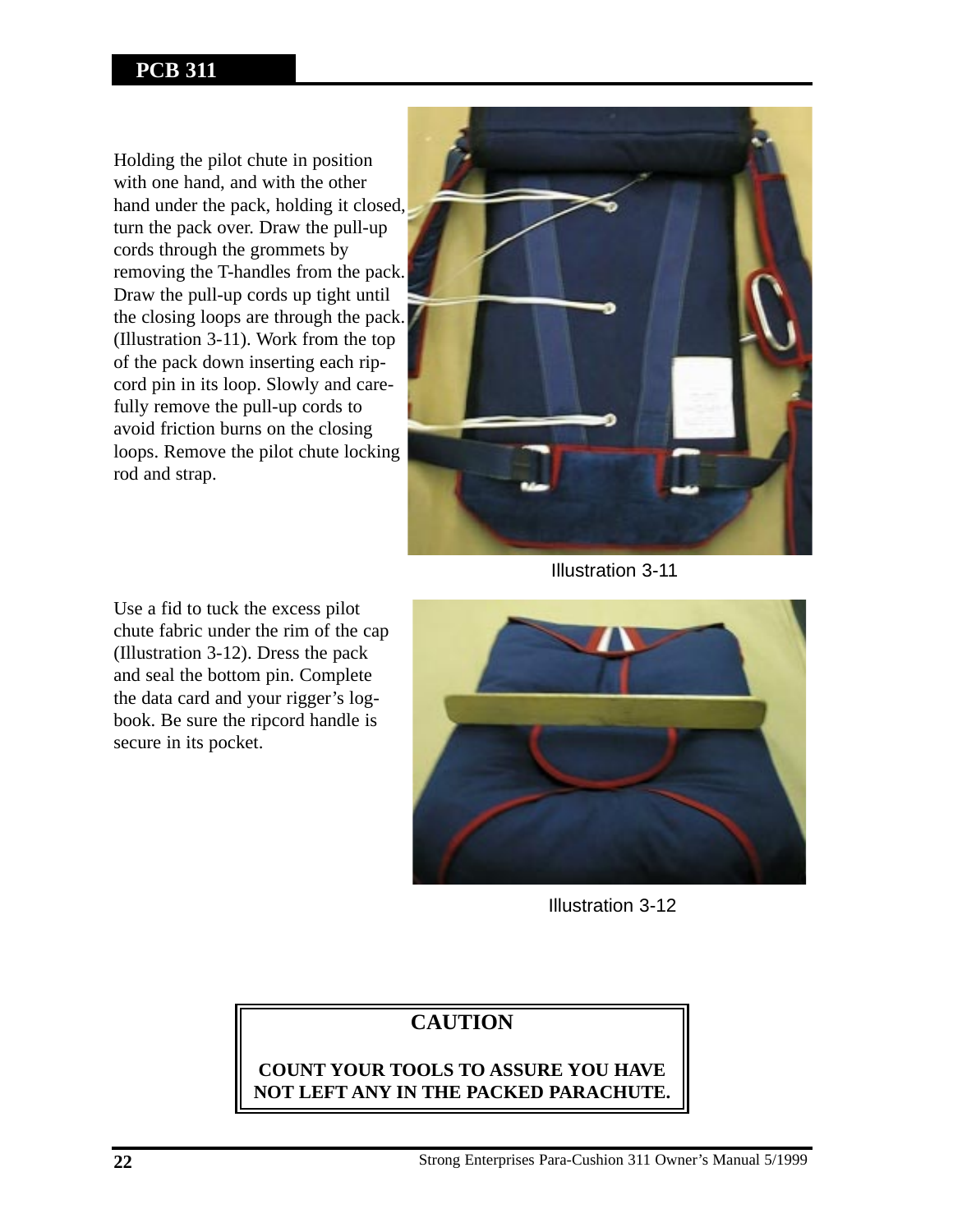# **REPAIR GUIDELINES**

The following repair specification is set forth to aid riggers in the maintenance of Strong Parachutes. Repairs must be made only be appropriately rated FAA certified parachute riggers or lofts.

#### **CANOPY**

| <b>TYPE OF REPAIR</b>           | <b>LIMITATIONS</b>                                                     |
|---------------------------------|------------------------------------------------------------------------|
| Restitching                     | No limit as to length or number.                                       |
| Patch, single side              | Size limit: 50% of panel area.<br>Limit of 3 per panel, 15 per canopy. |
| Panel replacement               | Limit 9 per canopy                                                     |
| <b>Radial Seams</b>             | Size limit: 12", no more than 4 per canopy.                            |
| Lateral bands<br>Upper<br>Lower | Damage: size limit 2"<br>Limit: 1 per canopy<br>Limit 4 per canopy     |
| "V" tabs                        | No limit                                                               |
| <b>Suspension Lines</b>         | No Limit                                                               |

#### **PILOT CHUTE**

Same as set forth for canopies

#### **BRIDLES**

Damaged bridles should be replaced

#### **CONTAINER**

Standard military single side patches or replacement of the damaged area is authorized.

#### **HARNESS**

Any portion of the harness which is structurally damaged should be replaced in a manner to duplicate the original equipment.

#### **RIPCORDS**

Damaged ripcords should be replaced

#### **DATA CARD**

Data cards should not be discarded or replaced. When filled, they should be attached to the new card so that a complete log of packing, repairs, and alterations is recorded. This is the history of the parachute.

#### **NOTE**

Darning and ripstop tape are not authorized for certified canopies as they may weaken the fabric. Single side patches are recommended for even small damaged areas.